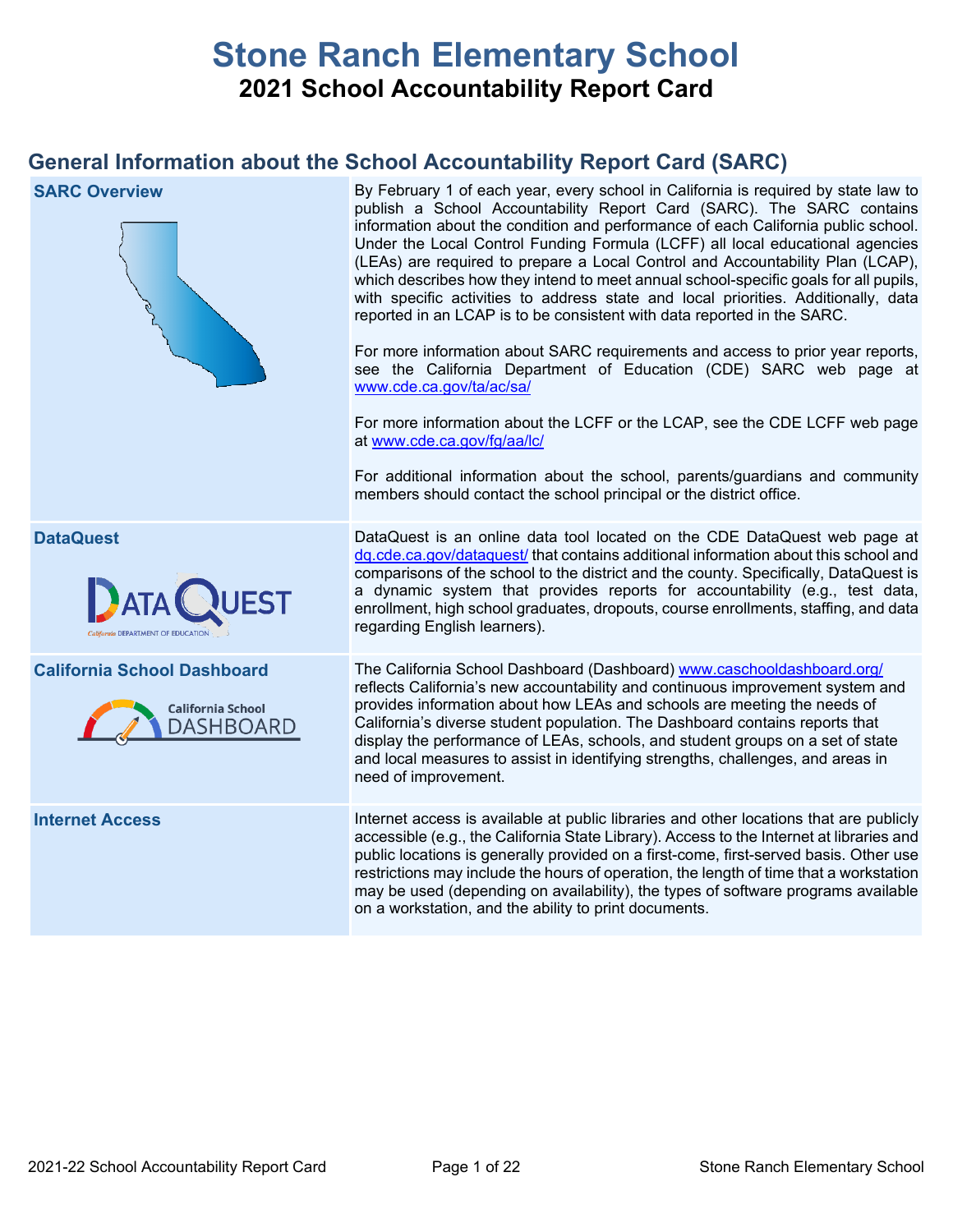### **2021-22 School Contact Information**

| <b>School Name</b>                       | Stone Ranch Elementary School |
|------------------------------------------|-------------------------------|
| <b>Street</b>                            | 16150 4S Ranch Parkway        |
| City, State, Zip                         | San Diego, CA 92127           |
| <b>Phone Number</b>                      | 858-487-8474                  |
| Principal                                | Larry Hausner, Ed.D.          |
| <b>Email Address</b>                     | lhausner@powayusd.com         |
| <b>School Website</b>                    | www.powayusd.com              |
| <b>County-District-School (CDS) Code</b> | 37682960102822                |

| 2021-22 District Contact Information |                          |  |  |
|--------------------------------------|--------------------------|--|--|
| <b>District Name</b>                 | Poway Unified            |  |  |
| <b>Phone Number</b>                  | 858-521-2800             |  |  |
| Superintendent                       | Marian Kim-Phelps, Ed.D. |  |  |
| <b>Email Address</b>                 | cdonnelly@powayusd.com   |  |  |
| <b>District Website Address</b>      | www.powayusd.com         |  |  |

### **2021-22 School Overview**

Students are at the center of our school, and our relationship with them drives all decisions made at Stone Ranch. Our initiatives include staff collaboration, curriculum alignment, implementation of California State Standards, student goal setting, and focused intervention programs. Each of these initiatives has at its core the success of our students. We are about respecting and recognizing children, helping them learn, explore, and discover. Our vision is to provide educational opportunities which will create self-directed students capable of succeeding in a rigorous, standards-based curriculum. Our staff uses core curriculum resources, and creates standards based goals centered around students' individual and group needs. To ensure that our students are prepared for college and other post-secondary success, we provide personalized learning by inspiring students to be self reliant problem-solvers who will achieve their fullest potential.

Through goal setting and encouraging students to be actively involved in their education, we will build the foundation for them to be citizens who recognize that effort and persistence matter, and that their self-direction and initiative will make their learning relevant, valuable, and meaningful. All Trailblazers will be "college ready" and prepared for a range of opportunities and choices made available to them as they promote to middle school and beyond to pursue their individual interests and passions. To this extent, teachers build on students' prior knowledge, life experience, and interests to achieve learning goals. Instructional strategies will be adjusted to the needs of the students, with a focus on critical thinking skills. Stone Ranch continues its tradition of focusing on students' reading-writing connection to provide self directed and reflective learning for all students.

Stone Ranch has a limited number of reportable sub-groups. Ethnically, overall our Asian (35%) and White (38%) populations are our significant subgroups. Our students qualifying for Economic Aide (8%) is relatively small compared to the school. Our designated English Learner student population is 20%. We provide an environment that fosters differentiation and meets the needs of all learners including English Language Learners (ELL), Gifted and Talented Education (GATE), and Special Education (Speech and Language, RSP, OT, APE, BASES). We have an ASD Preschool as well as RSP and NSH Integrated Preschool classes. We are proactive and offer early intervention support programs, preschool, and Transitional Kindergarten (a two-year Kindergarten program), that help all of our children develop the language and foundational skills necessary to ensure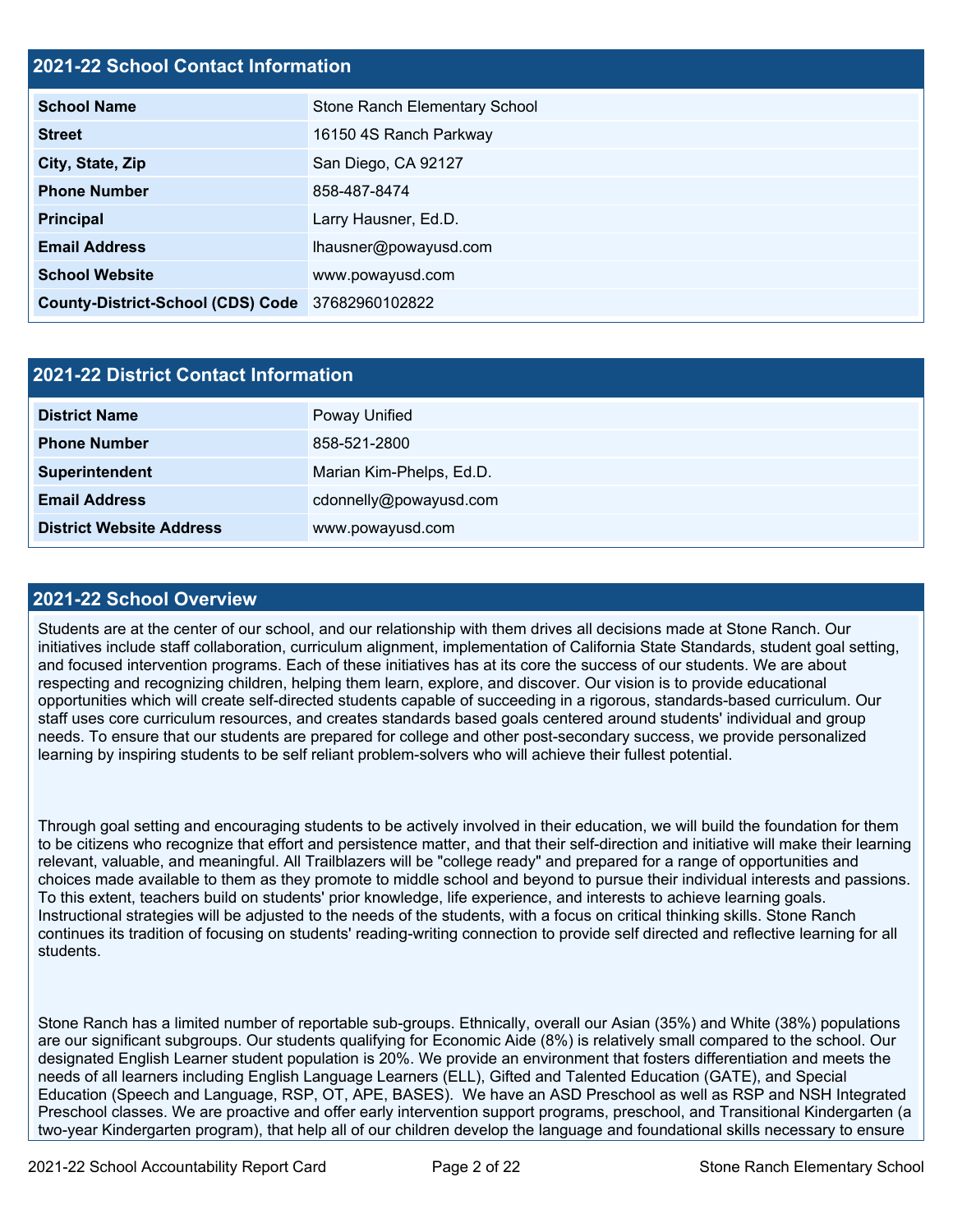### **2021-22 School Overview**

academic success. Our ELL providers and Special Education team work collaboratively with the classroom teachers and administration. We offer intervention support through our ELL program with two highly-qualified ELL aides, and an equally qualified classroom teacher acting as our coordinator. As each ELL student has unique needs our students' ELPAC scores are accessed and instruction is provided in specific targeted areas of need. Progress is monitored throughout the school year. Targeted individualized instruction is at the forefront of closing the achievement gap for all subgroups, as each student is first and foremost an individual.

We realize that the standards for English Language Arts includes Listening, Speaking, Reading and Writing, and that developing this complete set of skills benefit all our students, and extending opportunities for our students to develop these language skills include a focus on oral presentations, extensive writing instruction, and student selected reading (combined with structured, standards based curriculum). Students write across the curriculum - in all subject areas - and recognize the reading-writing connection. They are provided opportunities, in their class as well as cross-grade levels, to share their work and develop their public speaking skills. Teachers collaboratively studied the key shifts in math focus impacting instruction so our students can: make sense of problems and persevere in solving them, reason abstractly and quantitatively, construct viable arguments and critique the reasoning of others, model with mathematics, use appropriate tools strategically, attend to precision, look for and make use of structure, and look for and express regularity in repeated reasoning.

## **About this School**

### **2020-21 Student Enrollment by Grade Level**

| <b>Grade Level</b>      | <b>Number of Students</b> |
|-------------------------|---------------------------|
| Kindergarten            | 127                       |
| Grade 1                 | 118                       |
| Grade 2                 | 135                       |
| Grade 3                 | 121                       |
| Grade 4                 | 145                       |
| Grade 5                 | 158                       |
| <b>Total Enrollment</b> | 804                       |

### **2020-21 Student Enrollment by Student Group**

| <b>Student Group</b>                   | <b>Percent of Total Enrollment</b> |
|----------------------------------------|------------------------------------|
| Asian                                  | 40.7                               |
| <b>Black or African American</b>       | 0.2                                |
| <b>Filipino</b>                        | 4.7                                |
| <b>Hispanic or Latino</b>              | 8.5                                |
| <b>Two or More Races</b>               | 12.2                               |
| <b>White</b>                           | 33.7                               |
| <b>English Learners</b>                | 13.2                               |
| <b>Homeless</b>                        | 1.7                                |
| <b>Socioeconomically Disadvantaged</b> | 8.7                                |
| <b>Students with Disabilities</b>      | 10.7                               |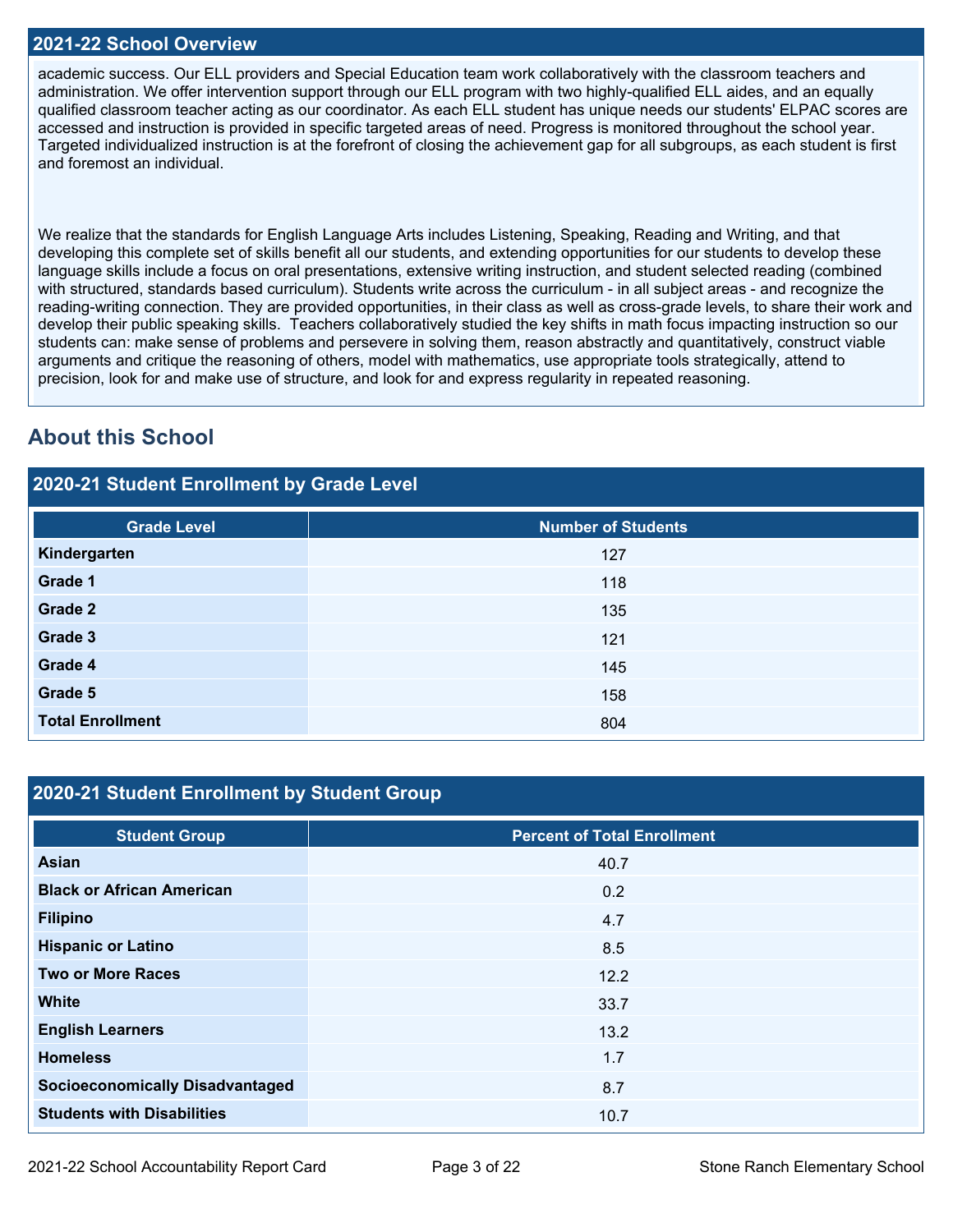## **A. Conditions of Learning State Priority: Basic**

The SARC provides the following information relevant to the State priority: Basic (Priority 1):

- Degree to which teachers are appropriately assigned and fully credentialed in the subject area and for the pupils they are teaching;
	- Pupils have access to standards-aligned instructional materials; and
- School facilities are maintained in good repair

Note: For more information refer to the Updated Teacher Equity Definitions web page at<https://www.cde.ca.gov/pd/ee/teacherequitydefinitions.asp>

### **2019-20 Teacher Preparation and Placement**

| <b>Authorization/Assignment</b>                                                                 | 2019-20 |
|-------------------------------------------------------------------------------------------------|---------|
| Fully (Preliminary or Clear) Credentialed for Subject and Student Placement (properly assigned) |         |
| Intern Credential Holders Properly Assigned                                                     |         |
| Teachers Without Credentials and Misassignments ("ineffective" under ESSA)                      |         |
| Credentialed Teachers Assigned Out-of-Field ("out-of-field" under ESSA)                         |         |
| <b>Unknown</b>                                                                                  |         |
| <b>Total Teaching Positions</b>                                                                 |         |
|                                                                                                 |         |

Note: The data in this table is based on Full Time Equivalent (FTE) status. One FTE equals one staff member working full time; one FTE could also represent two staff members who each work 50 percent of full time. Additionally, an assignment is defined as a position that an educator is assigned to based on setting, subject, and grade level. An authorization is defined as the services that an educator is authorized to provide to students.

### **2019-20 Teachers Without Credentials and Misassignments (considered "ineffective" under ESSA)**

| <b>Authorization/Assignment</b>                              | 2019-20 |
|--------------------------------------------------------------|---------|
| <b>Permits and Waivers</b>                                   |         |
| <b>Misassignments</b>                                        |         |
| <b>Vacant Positions</b>                                      |         |
| <b>Total Teachers Without Credentials and Misassignments</b> |         |

### **2019-20 Credentialed Teachers Assigned Out-of-Field (considered "out-of-field" under ESSA)**

| <b>Indicator</b>                                              | 2019-20 |
|---------------------------------------------------------------|---------|
| <b>Credentialed Teachers Authorized on a Permit or Waiver</b> |         |
| <b>Local Assignment Options</b>                               |         |
| <b>Total Out-of-Field Teachers</b>                            |         |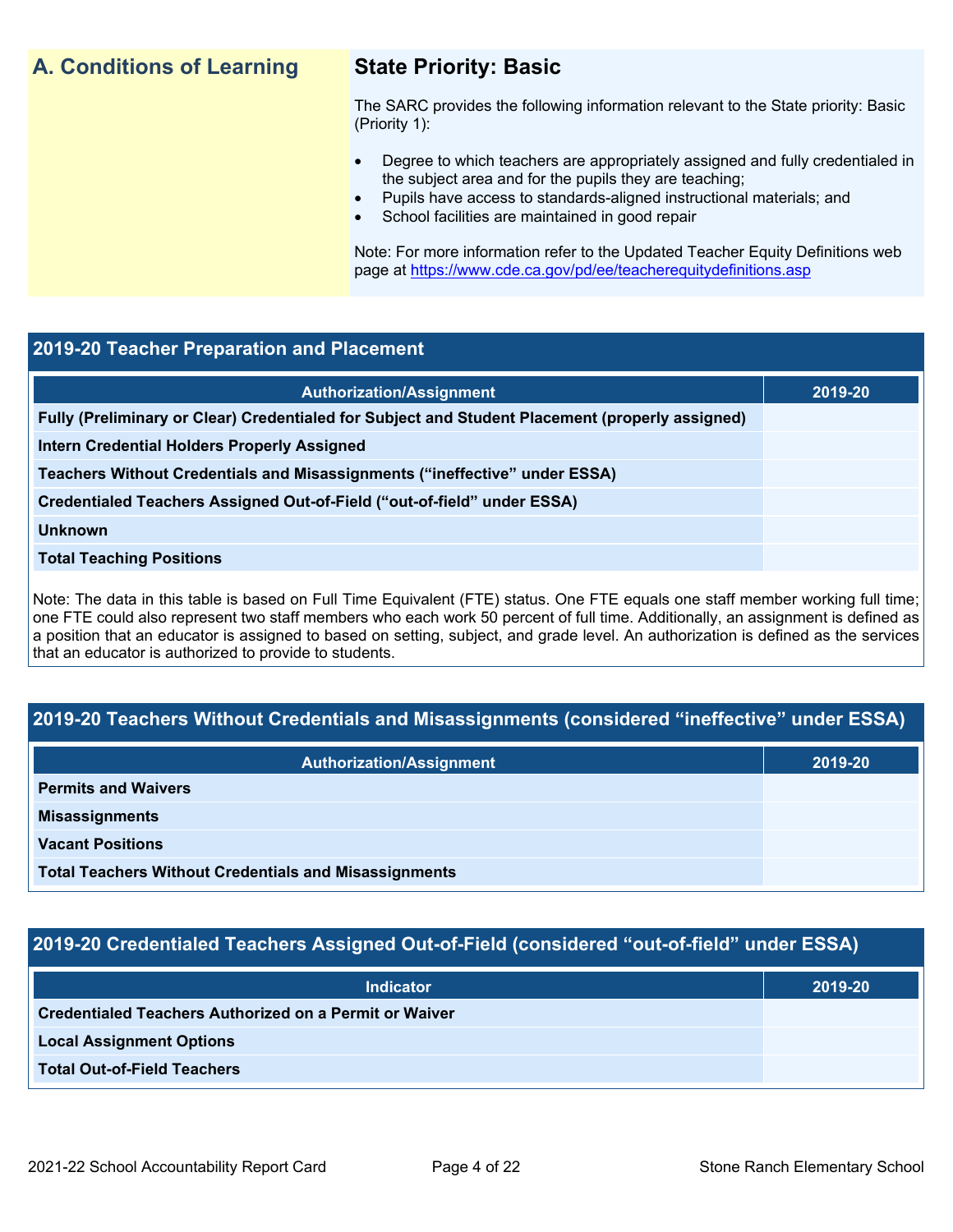### **2019-20 Class Assignments**

| Indicator                                                                                                                                           | 2019-20 |
|-----------------------------------------------------------------------------------------------------------------------------------------------------|---------|
| <b>Misassignments for English Learners</b><br>(a percentage of all the classes with English learners taught by teachers that are misassigned)       |         |
| No credential, permit or authorization to teach<br>(a percentage of all the classes taught by teachers with no record of an authorization to teach) |         |

## **2021-22 Quality, Currency, Availability of Textbooks and Other Instructional Materials**

**Year and month in which the data were collected** 9/9/2021

| <b>Subject</b>                | <b>Textbooks and Other Instructional Materials/year of</b><br><b>Adoption</b>                                                                                                                                                                                                                                                                                                                                                                       | <b>From</b><br><b>Most</b><br><b>Recent</b><br><b>Adoption</b> | <b>Percent</b><br><b>Students</b><br><b>Lacking Own</b><br><b>Assigned</b><br>Copy |
|-------------------------------|-----------------------------------------------------------------------------------------------------------------------------------------------------------------------------------------------------------------------------------------------------------------------------------------------------------------------------------------------------------------------------------------------------------------------------------------------------|----------------------------------------------------------------|------------------------------------------------------------------------------------|
| <b>Reading/Language Arts</b>  | Each pupil, including English learners, has a textbook or<br>reading language arts material, or both, as required by the<br>state of California. Appropriate materials and textbooks are<br>available for each child to use in class and to take home to<br>complete required homework assignments. All textbooks are<br>aligned to the California Content Standards and approved for<br>use by the State and the Poway Unified Board of Education. | Yes                                                            | $\Omega$                                                                           |
| <b>Mathematics</b>            | Each pupil, including English learners, has a textbook or<br>math material, or both, as required by the state of California.<br>Appropriate materials and textbooks are available for each<br>child to use in class and to take home to complete required<br>homework assignments. All textbooks are aligned to the<br>California Content Standards and approved for use by the<br>State and the Poway Unified Board of Education.                  | Yes                                                            | 0                                                                                  |
| <b>Science</b>                | Each pupil, including English learners, has a textbook or<br>science/health material, or both, as required by the state of<br>California. Appropriate materials and textbooks are available<br>for each child to use in class and to take home to complete<br>required homework assignments. All textbooks are aligned to<br>the California Content Standards and approved for use by the<br>State and the Poway Unified Board of Education.        | Yes                                                            | 0                                                                                  |
| <b>History-Social Science</b> | Each pupil, including English learners, has a textbook or<br>History/Social Science material or both, as required by the<br>state of California. Appropriate materials and textbooks are<br>available for each child to use in class and to take home to<br>complete required homework assignments. All textbooks are<br>aligned to the California Content Standards and approved for<br>use by the State and the Poway Unified Board of Education. | Yes                                                            | 0                                                                                  |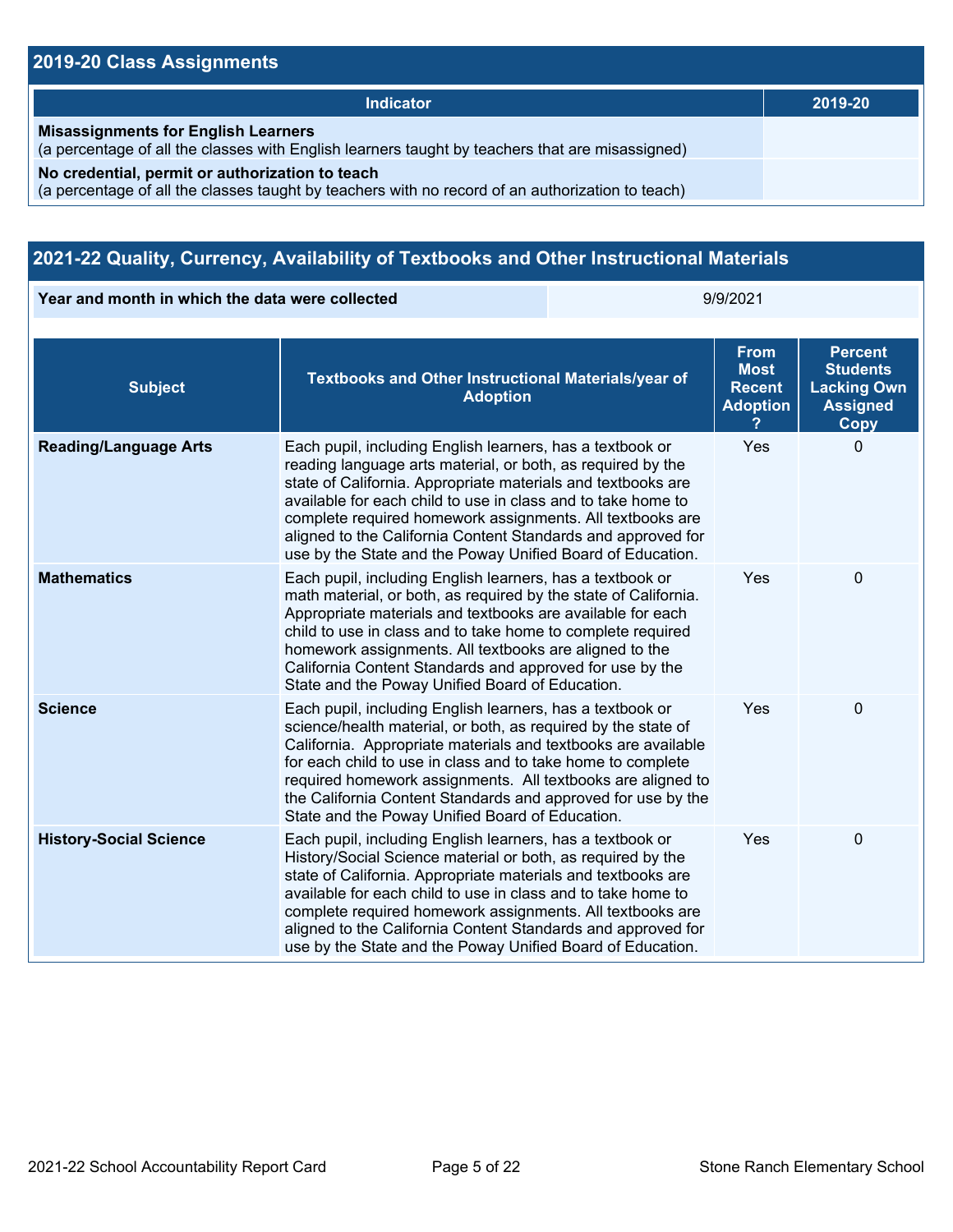### **School Facility Conditions and Planned Improvements**

The Poway Unified School District ensures that students attend clean and safe facilities. In accordance with Education Code Section 17070.75(e), the District uses a School Facilities Inspection System developed by the State of California to ensure that each of its schools is maintained in good repair. A work order process is used to ensure efficient service and that emergency repairs are given the highest priority. Daily cleaning schedules ensure that classrooms, offices, and bathrooms are clean and well maintained. Playgrounds and fields are ample and well maintained. A full time custodian is on every campus throughout every school day. A night custodial crew cleans classrooms, restrooms, and offices daily. The district has adopted cleaning standards for all schools. A summary of these standards is available at the district offices.

### **Year and month of the most recent FIT report CONSERVIATES AND REPORT OF A SET OF A SET OF A SET OF A SET OF A SET OF A SET OF A SET OF A SET OF A SET OF A SET OF A SET OF A SET OF A SET OF A SET OF A SET OF A SET OF A S**

| <b>System Inspected</b>                                                | Rate<br>Good | Rate<br>Fair | Rate<br>Poor | <b>Repair Needed and Action Taken or Planned</b> |
|------------------------------------------------------------------------|--------------|--------------|--------------|--------------------------------------------------|
| <b>Systems:</b><br>Gas Leaks, Mechanical/HVAC, Sewer                   | X            |              |              |                                                  |
| Interior:<br><b>Interior Surfaces</b>                                  | X            |              |              |                                                  |
| Cleanliness:<br>Overall Cleanliness, Pest/Vermin Infestation           | $\times$     |              |              |                                                  |
| <b>Electrical</b>                                                      | X            |              |              |                                                  |
| <b>Restrooms/Fountains:</b><br>Restrooms, Sinks/ Fountains             | $\times$     |              |              |                                                  |
| Safety:<br>Fire Safety, Hazardous Materials                            | $\times$     |              |              |                                                  |
| Structural:<br><b>Structural Damage, Roofs</b>                         | X            |              |              | Roofs need to be replaced                        |
| External:<br>Playground/School Grounds, Windows/<br>Doors/Gates/Fences | $\times$     |              |              |                                                  |

| <b>Overall Facility Rate</b> |      |      |      |
|------------------------------|------|------|------|
| <b>Exemplary</b>             | Good | Fair | Poor |
|                              |      |      |      |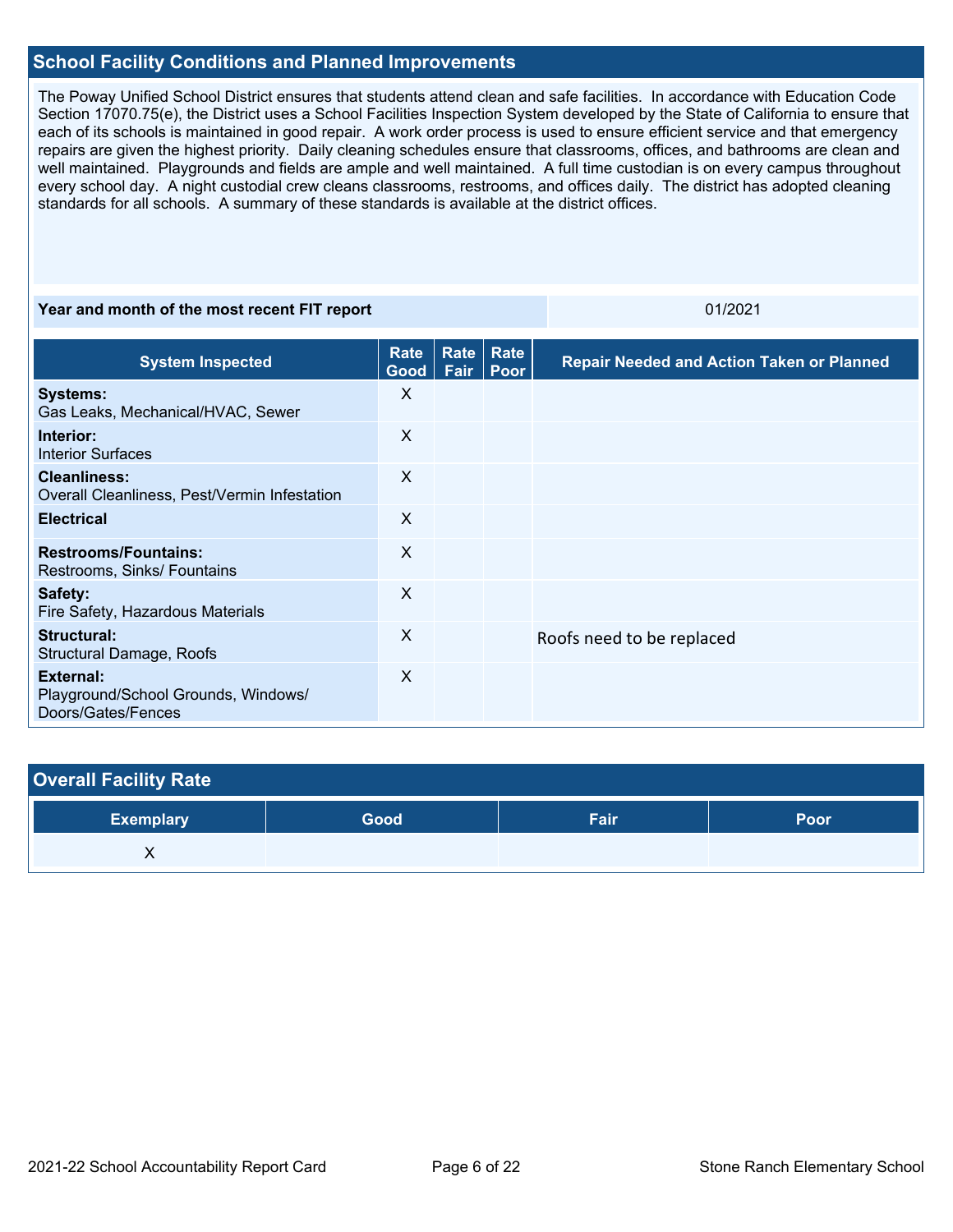## **B. Pupil Outcomes State Priority: Pupil Achievement**

The SARC provides the following information relevant to the State priority: Pupil Achievement (Priority 4):

### **Statewide Assessments**

(i.e., California Assessment of Student Performance and Progress [CAASPP] System includes the Smarter Balanced Summative Assessments for students in the general education population and the California Alternate Assessments [CAAs] for English language arts/literacy [ELA] and mathematics given in grades three through eight and grade eleven. Only eligible students may participate in the administration of the CAAs. CAAs items are aligned with alternate achievement standards, which are linked with the Common Core State Standards [CCSS] for students with the most significant cognitive disabilities).

The CAASPP System encompasses the following assessments and student participation requirements:

- 1. **Smarter Balanced Summative Assessments and CAAs for ELA** in grades three through eight and grade eleven.
- 2. **Smarter Balanced Summative Assessments and CAAs for mathematics** in grades three through eight and grade eleven.
- 3. **California Science Test (CAST) and CAAs for Science** in grades five, eight, and once in high school (i.e., grade ten, eleven, or twelve).

### **SARC Reporting in the 2020-2021 School Year Only**

Where the most viable option, LEAs were required to administer the statewide summative assessment in ELA and mathematics. Where a statewide summative assessment was not the most viable option for the LEA (or for one or more gradelevel[s] within the LEA) due to the pandemic, LEAs were allowed to report results from a different assessment that met the criteria established by the State Board of Education (SBE) on March 16, 2021. The assessments were required to be:

- Aligned with CA CCSS for ELA and mathematics;
- Available to students in grades 3 through 8, and grade 11; and
- Uniformly administered across a grade, grade span, school, or district to all eligible students.

### **Options**

Note that the CAAs could only be administered in-person following health and safety requirements. If it was not viable for the LEA to administer the CAAs in person with health and safety guidelines in place, the LEA was directed to not administer the tests. There were no other assessment options available for the CAAs. Schools administered the Smarter Balanced Summative Assessments for ELA and mathematics, other assessments that meet the SBE criteria, or a combination of both, and they could only choose one of the following:

- Smarter Balanced ELA and mathematics summative assessments;
- Other assessments meeting the SBE criteria; or
- Combination of Smarter Balanced ELA and mathematics summative assessments and other assessments.

The percentage of students who have successfully completed courses that satisfy the requirements for entrance to the University of California and the California State University, or career technical education sequences or programs of study.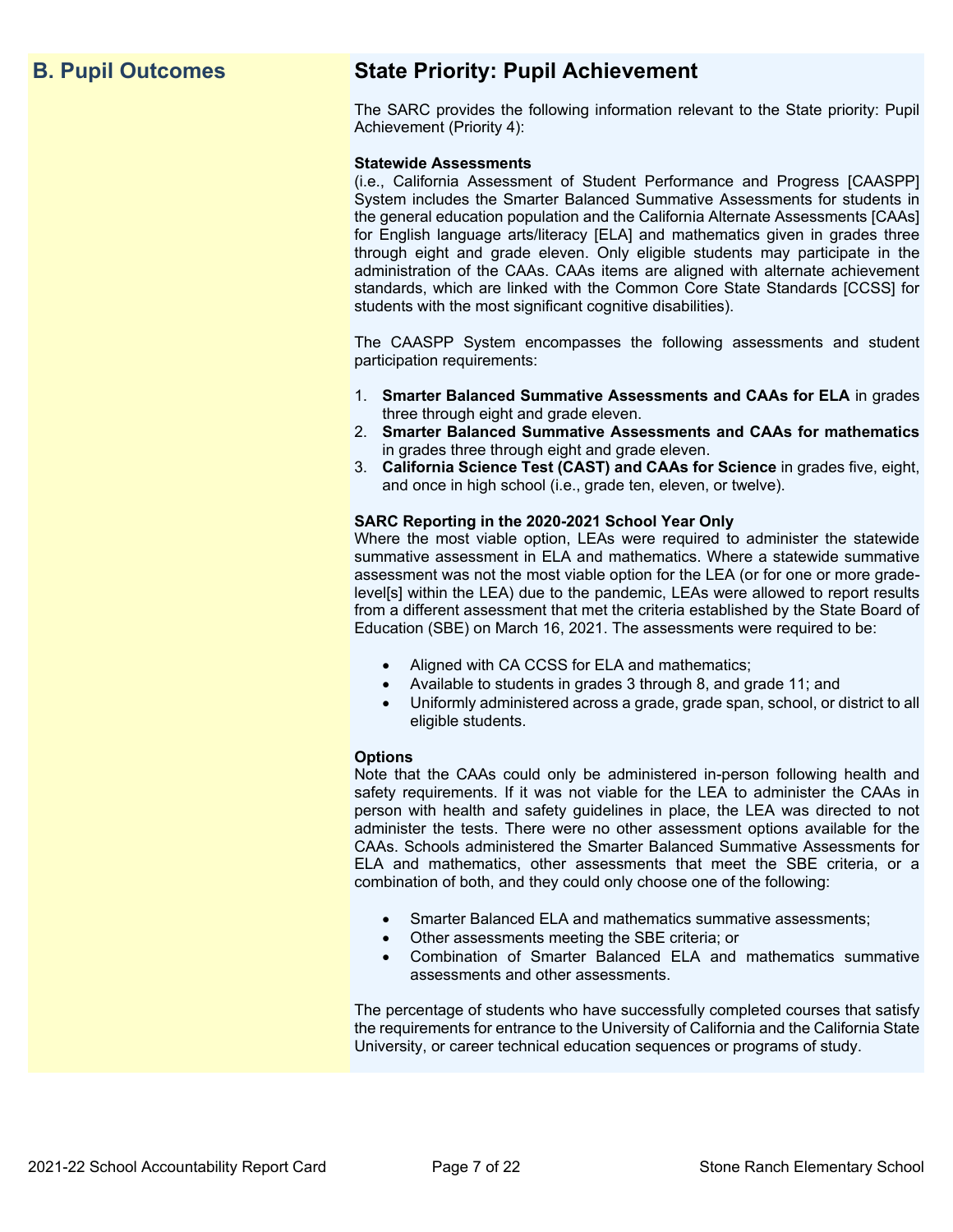### **Percentage of Students Meeting or Exceeding the State Standard on CAASPP**

This table displays CAASPP test results in ELA and mathematics for all students grades three through eight and grade eleven taking and completing a state-administered assessment.

The 2019-2020 data cells with N/A values indicate that the 2019-2020 data are not available due to the COVID-19 pandemic and resulting summative test suspension. The Executive Order N-30-20 was issued which waived the assessment, accountability, and reporting requirements for the 2019-2020 school year.

The 2020-2021 data cells have N/A values because these data are not comparable to other year data due to the COVID-19 pandemic during the 2020-2021 school year. Where the CAASPP assessments in ELA and/or mathematics is not the most viable option, the LEAs were allowed to administer local assessments. Therefore, the 2020-2021 data between school years for the school, district, state are not an accurate comparison. As such, it is inappropriate to compare results of the 2020-2021 school year to other school years.

| Subject                                                        | <b>School</b><br>2019-20 | <b>School</b><br>2020-21 | <b>District</b><br>2019-20 | <b>District</b><br>2020-21 | <b>State</b><br>2019-20 | <b>State</b><br>2020-21 |
|----------------------------------------------------------------|--------------------------|--------------------------|----------------------------|----------------------------|-------------------------|-------------------------|
| <b>English Language Arts/Literacy</b><br>$(grades 3-8 and 11)$ | N/A                      | N/A                      | N/A                        | N/A                        | N/A                     | N/A                     |
| <b>Mathematics</b><br>$($ grades 3-8 and 11 $)$                | N/A                      | N/A                      | N/A                        | N/A                        | N/A                     | N/A                     |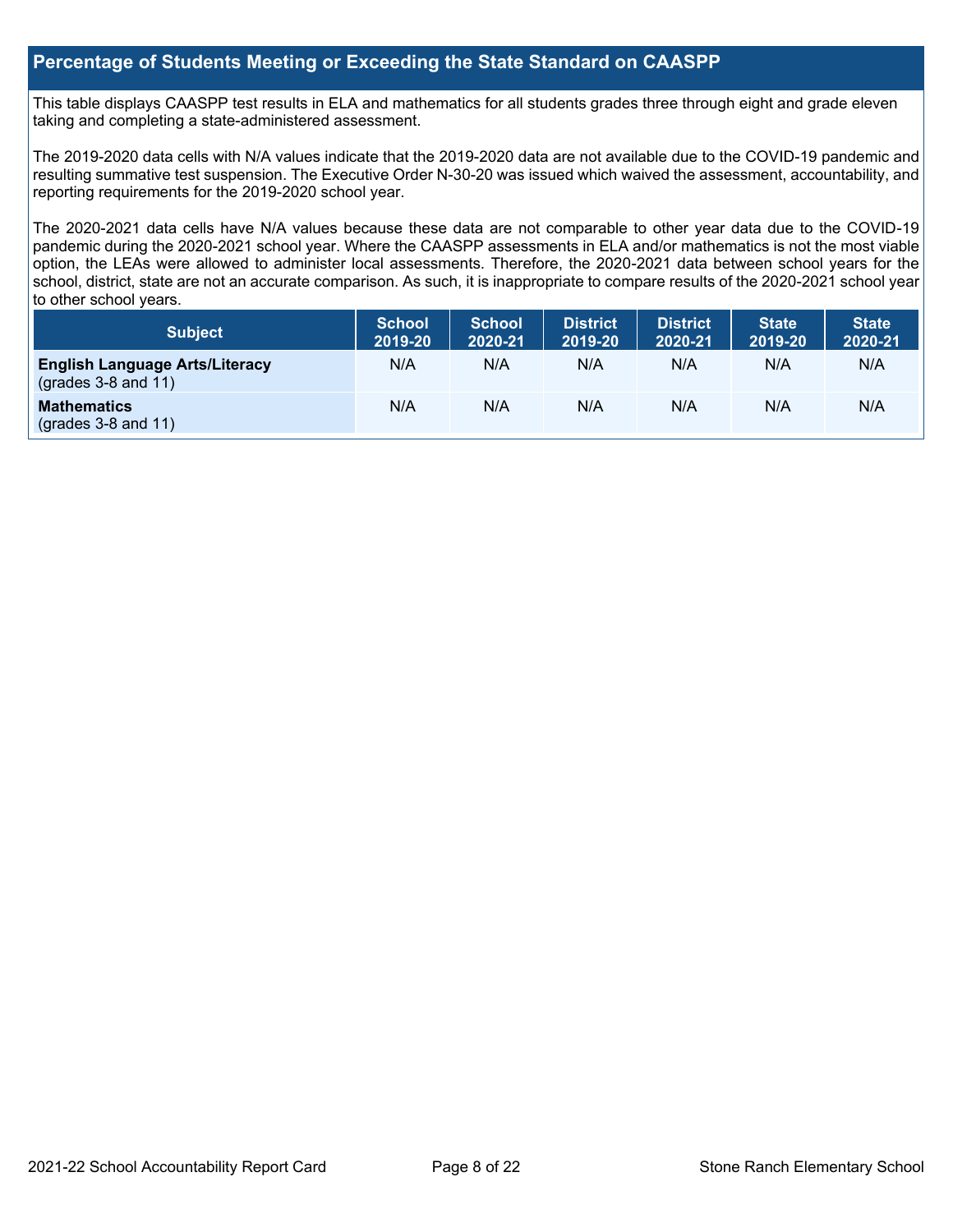### **2020-21 CAASPP Test Results in ELA by Student Group**

This table displays CAASPP test results in ELA by student group for students grades three through eight and grade eleven taking and completing a state-administered assessment. The CDE will populate this table for schools in cases where the school administered the CAASPP assessment. In cases where the school administered a local assessment instead of CAASPP, the CDE will populate this table with "NT" values, meaning this school did not test students using the CAASPP. See the local assessment(s) table for more information.

| <b>CAASPP</b><br><b>Student Groups</b>               | <b>CAASPP</b><br><b>Total</b><br><b>Enrollment</b> | <b>CAASPP</b><br><b>Number</b><br><b>Tested</b> | <b>CAASPP</b><br><b>Percent</b><br><b>Tested</b> | <b>CAASPP</b><br><b>Percent</b><br><b>Not Tested</b> | <b>CAASPP</b><br><b>Percent</b><br><b>Met or</b><br><b>Exceeded</b> |
|------------------------------------------------------|----------------------------------------------------|-------------------------------------------------|--------------------------------------------------|------------------------------------------------------|---------------------------------------------------------------------|
| <b>All Students</b>                                  | 432                                                | <b>NT</b>                                       | <b>NT</b>                                        | <b>NT</b>                                            | <b>NT</b>                                                           |
| <b>Female</b>                                        | 199                                                | <b>NT</b>                                       | <b>NT</b>                                        | <b>NT</b>                                            | <b>NT</b>                                                           |
| <b>Male</b>                                          | 233                                                | <b>NT</b>                                       | <b>NT</b>                                        | <b>NT</b>                                            | <b>NT</b>                                                           |
| American Indian or Alaska Native                     | $\mathbf 0$                                        | $\mathbf 0$                                     | $\mathbf 0$                                      | $\mathbf 0$                                          | $\mathbf 0$                                                         |
| <b>Asian</b>                                         | 163                                                | <b>NT</b>                                       | <b>NT</b>                                        | <b>NT</b>                                            | <b>NT</b>                                                           |
| <b>Black or African American</b>                     | $\overline{\phantom{a}}$                           | <b>NT</b>                                       | <b>NT</b>                                        | <b>NT</b>                                            | <b>NT</b>                                                           |
| <b>Filipino</b>                                      | 17                                                 | <b>NT</b>                                       | <b>NT</b>                                        | <b>NT</b>                                            | <b>NT</b>                                                           |
| <b>Hispanic or Latino</b>                            | 36                                                 | <b>NT</b>                                       | <b>NT</b>                                        | <b>NT</b>                                            | <b>NT</b>                                                           |
| Native Hawaiian or Pacific Islander                  | $\mathbf 0$                                        | $\mathbf 0$                                     | $\mathbf 0$                                      | $\mathbf 0$                                          | 0                                                                   |
| <b>Two or More Races</b>                             | 49                                                 | <b>NT</b>                                       | <b>NT</b>                                        | <b>NT</b>                                            | <b>NT</b>                                                           |
| <b>White</b>                                         | 164                                                | <b>NT</b>                                       | <b>NT</b>                                        | <b>NT</b>                                            | <b>NT</b>                                                           |
| <b>English Learners</b>                              | 49                                                 | <b>NT</b>                                       | <b>NT</b>                                        | <b>NT</b>                                            | <b>NT</b>                                                           |
| <b>Foster Youth</b>                                  | $\Omega$                                           | $\mathbf 0$                                     | $\Omega$                                         | $\mathbf 0$                                          | $\mathbf 0$                                                         |
| <b>Homeless</b>                                      | 18                                                 | <b>NT</b>                                       | <b>NT</b>                                        | <b>NT</b>                                            | <b>NT</b>                                                           |
| <b>Military</b>                                      | $\overline{\phantom{a}}$                           | <b>NT</b>                                       | <b>NT</b>                                        | <b>NT</b>                                            | <b>NT</b>                                                           |
| <b>Socioeconomically Disadvantaged</b>               | 37                                                 | <b>NT</b>                                       | <b>NT</b>                                        | <b>NT</b>                                            | <b>NT</b>                                                           |
| <b>Students Receiving Migrant Education Services</b> | $\mathbf 0$                                        | $\mathbf 0$                                     | $\Omega$                                         | $\mathbf 0$                                          | 0                                                                   |
| <b>Students with Disabilities</b>                    | 61                                                 | <b>NT</b>                                       | <b>NT</b>                                        | <b>NT</b>                                            | <b>NT</b>                                                           |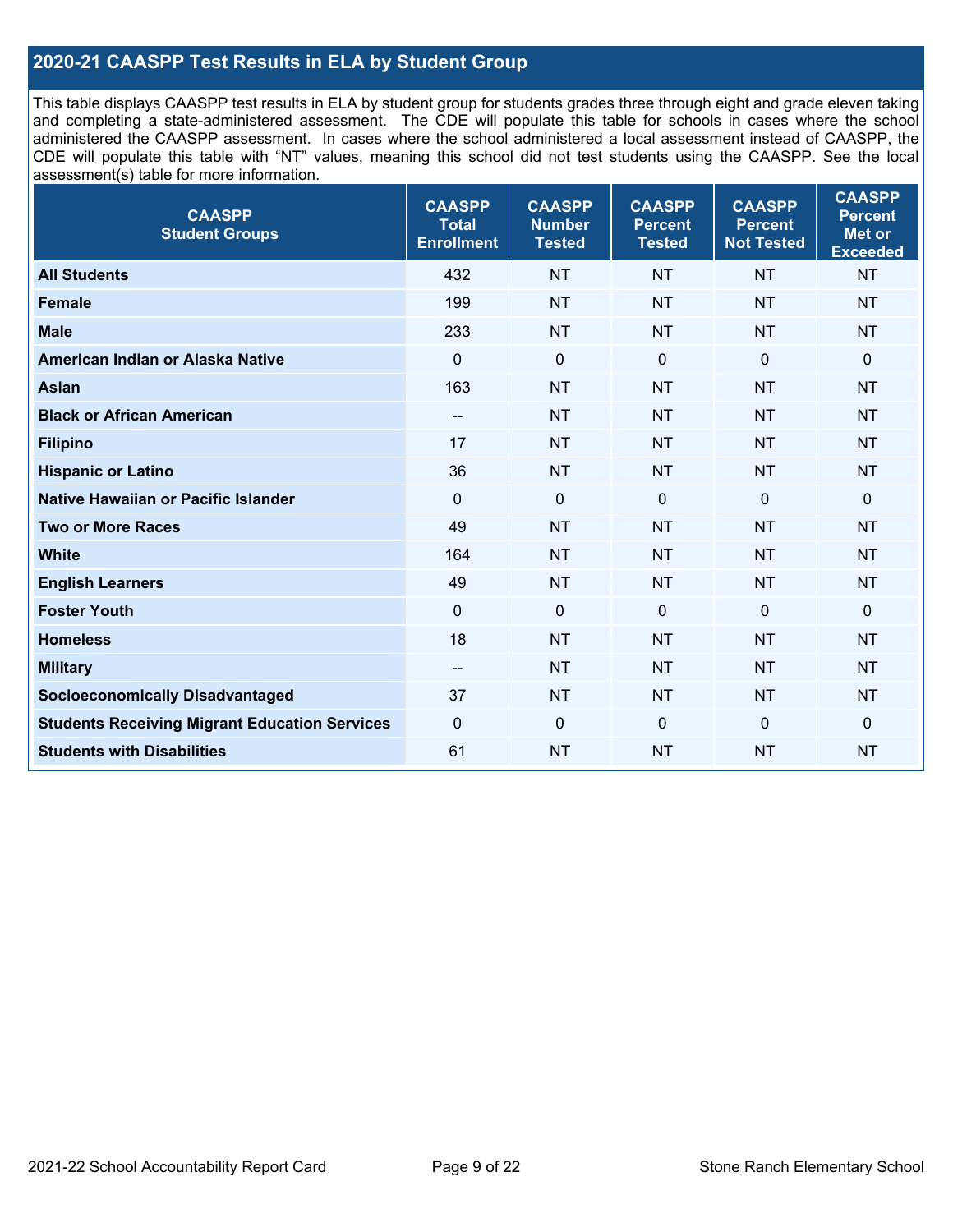### **2020-21 CAASPP Test Results in Math by Student Group**

This table displays CAASPP test results in Math by student group for students grades three through eight and grade eleven taking and completing a state-administered assessment. The CDE will populate this table for schools in cases where the school administered the CAASPP assessment. In cases where the school administered a local assessment instead of CAASPP, the CDE will populate this table with "NT" values, meaning this school did not test students using the CAASPP. See the local assessment(s) table for more information.

| <b>CAASPP</b><br><b>Student Groups</b>               | <b>CAASPP</b><br><b>Total</b><br><b>Enrollment</b> | <b>CAASPP</b><br><b>Number</b><br><b>Tested</b> | <b>CAASPP</b><br><b>Percent</b><br><b>Tested</b> | <b>CAASPP</b><br><b>Percent</b><br><b>Not Tested</b> | <b>CAASPP</b><br><b>Percent</b><br><b>Met or</b><br><b>Exceeded</b> |
|------------------------------------------------------|----------------------------------------------------|-------------------------------------------------|--------------------------------------------------|------------------------------------------------------|---------------------------------------------------------------------|
| <b>All Students</b>                                  | 432                                                | <b>NT</b>                                       | <b>NT</b>                                        | <b>NT</b>                                            | <b>NT</b>                                                           |
| <b>Female</b>                                        | 199                                                | <b>NT</b>                                       | <b>NT</b>                                        | <b>NT</b>                                            | <b>NT</b>                                                           |
| <b>Male</b>                                          | 233                                                | <b>NT</b>                                       | <b>NT</b>                                        | <b>NT</b>                                            | <b>NT</b>                                                           |
| American Indian or Alaska Native                     | $\mathbf 0$                                        | $\boldsymbol{0}$                                | $\mathbf 0$                                      | $\mathbf 0$                                          | $\mathbf 0$                                                         |
| <b>Asian</b>                                         | 163                                                | <b>NT</b>                                       | <b>NT</b>                                        | <b>NT</b>                                            | <b>NT</b>                                                           |
| <b>Black or African American</b>                     | $\overline{\phantom{a}}$                           | <b>NT</b>                                       | <b>NT</b>                                        | <b>NT</b>                                            | <b>NT</b>                                                           |
| <b>Filipino</b>                                      | 17                                                 | <b>NT</b>                                       | <b>NT</b>                                        | <b>NT</b>                                            | <b>NT</b>                                                           |
| <b>Hispanic or Latino</b>                            | 36                                                 | <b>NT</b>                                       | <b>NT</b>                                        | <b>NT</b>                                            | <b>NT</b>                                                           |
| <b>Native Hawaiian or Pacific Islander</b>           | $\mathbf 0$                                        | $\mathbf 0$                                     | $\mathbf 0$                                      | $\overline{0}$                                       | $\mathbf 0$                                                         |
| <b>Two or More Races</b>                             | 49                                                 | <b>NT</b>                                       | <b>NT</b>                                        | <b>NT</b>                                            | <b>NT</b>                                                           |
| <b>White</b>                                         | 164                                                | <b>NT</b>                                       | <b>NT</b>                                        | <b>NT</b>                                            | <b>NT</b>                                                           |
| <b>English Learners</b>                              | 49                                                 | <b>NT</b>                                       | <b>NT</b>                                        | <b>NT</b>                                            | <b>NT</b>                                                           |
| <b>Foster Youth</b>                                  | $\mathbf 0$                                        | $\mathbf 0$                                     | $\mathbf 0$                                      | $\mathbf{0}$                                         | $\Omega$                                                            |
| <b>Homeless</b>                                      | 18                                                 | <b>NT</b>                                       | <b>NT</b>                                        | <b>NT</b>                                            | <b>NT</b>                                                           |
| <b>Military</b>                                      | $\hspace{0.05cm}$ – $\hspace{0.05cm}$              | <b>NT</b>                                       | <b>NT</b>                                        | <b>NT</b>                                            | <b>NT</b>                                                           |
| <b>Socioeconomically Disadvantaged</b>               | 37                                                 | <b>NT</b>                                       | <b>NT</b>                                        | <b>NT</b>                                            | <b>NT</b>                                                           |
| <b>Students Receiving Migrant Education Services</b> | $\mathbf 0$                                        | $\mathbf 0$                                     | $\mathbf 0$                                      | $\overline{0}$                                       | $\mathbf 0$                                                         |
| <b>Students with Disabilities</b>                    | 61                                                 | <b>NT</b>                                       | <b>NT</b>                                        | <b>NT</b>                                            | <b>NT</b>                                                           |

### **2020-21 Local Assessment Test Results in ELA by Student Group**

This table displays Local Assessment test results in ELA by student group for students grades three through eight and grade eleven. LEAs/schools will populate this table for schools in cases where the school administered a local assessment. In cases where the school administered the CAASPP assessment, LEAs/schools will populate this table with "N/A" values in all cells, meaning this table is Not Applicable for this school.

| <b>All Students</b>              | 445     | 423     | 95.10%  | 4.90%    | 84.90% |
|----------------------------------|---------|---------|---------|----------|--------|
| Female                           | 208     | 197     | 94.70%  | 5.30%    | 88.80% |
| <b>Male</b>                      | 237     | 226     | 95.40%  | 4.60%    | 81.40% |
| American Indian or Alaska Native | $\star$ | $\star$ |         |          |        |
| Asian                            | 165     | 160     | 97.00%  | 3.00%    | 91.90% |
| <b>Black or African American</b> | $\star$ | $\ast$  | 100.00% | $0.00\%$ | 75.00% |
| <b>Filipino</b>                  | 23      | 22      | 95.70%  | 4.30%    | 86.40% |
| <b>Hispanic or Latino</b>        | 38      | 34      | 89.50%  | 10.50%   | 91.20% |

2021-22 School Accountability Report Card **Page 10 of 22** Stone Ranch Elementary School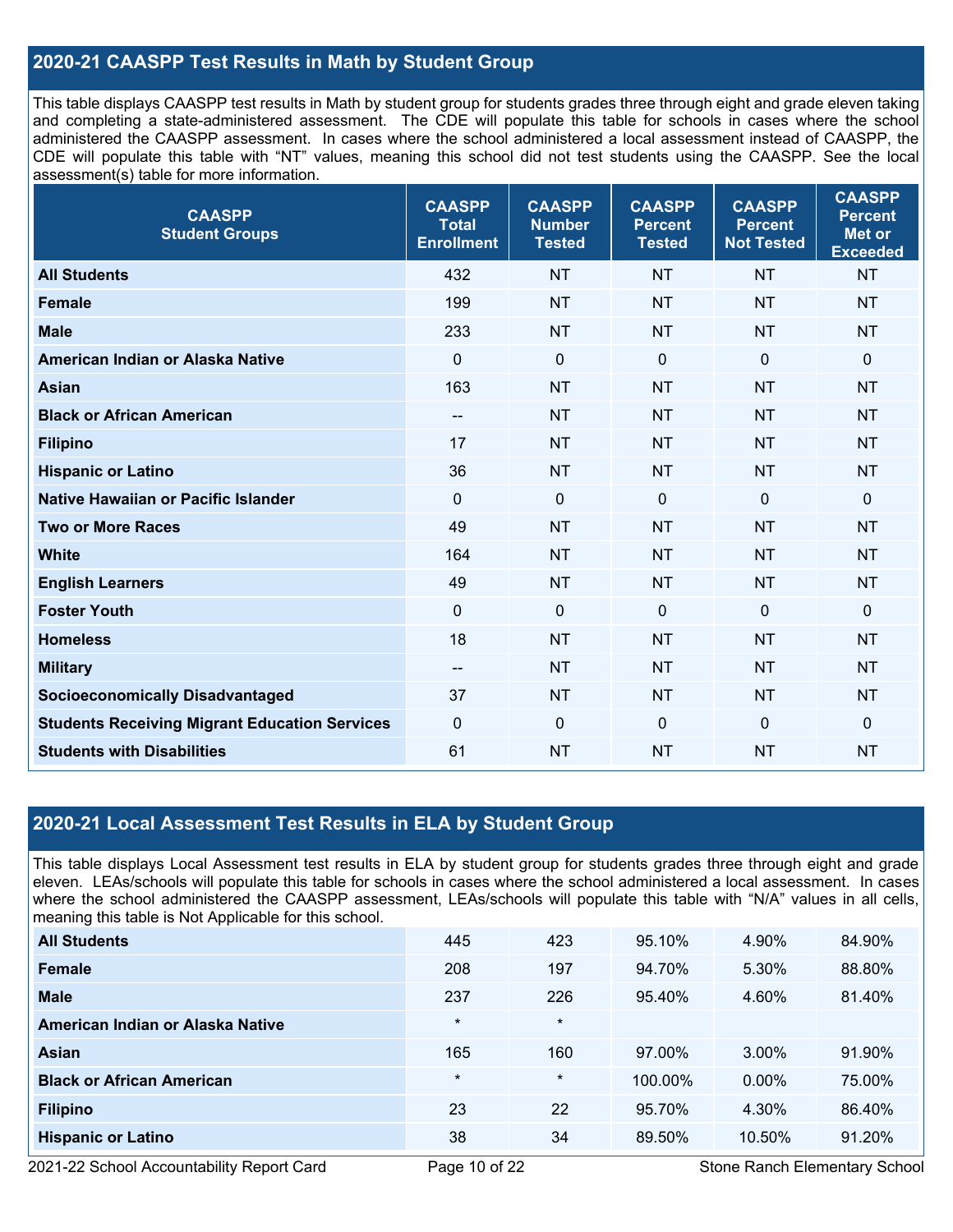| Native Hawaiian or Pacific Islander                                                        | $\star$ | $\star$ |         |          |         |
|--------------------------------------------------------------------------------------------|---------|---------|---------|----------|---------|
| <b>Two or More Races</b>                                                                   | 44      | 42      | 95.50%  | 4.50%    | 83.30%  |
| White                                                                                      | 171     | 161     | 94.20%  | 5.80%    | 77.00%  |
| <b>English Learners</b>                                                                    | 50      | 48      | 96.00%  | 4.00%    | 66.70%  |
| <b>Foster Youth</b>                                                                        | $\star$ | $\star$ |         |          |         |
| <b>Homeless</b>                                                                            | $\star$ | $\star$ | 100.00% | $0.00\%$ | 100.00% |
| <b>Military</b>                                                                            | $\star$ | $\star$ | 100.00% | $0.00\%$ | 87.50%  |
| <b>Socioeconomically Disadvantaged</b>                                                     | 41      | 39      | 95.10%  | 4.90%    | 79.50%  |
| <b>Students Receiving Migrant Education Services</b>                                       | $\star$ | $\star$ |         |          |         |
| <b>Students with Disabilities</b>                                                          | 71      | 62      | 87.30%  | 12.70%   | 56.50%  |
| *At or above the grade-level standard in the context of the local assessment administered. |         |         |         |          |         |

## **2020-21 Local Assessment Test Results in Math by Student Group**

This table displays Local Assessment test results in Math by student group for students grades three through eight and grade eleven. LEAs/schools will populate this table for schools in cases where the school administered a local assessment. In cases where the school administered the CAASPP assessment, LEAs/schools will populate this table with "N/A" values in all cells, meaning this table is Not Applicable for this school.

| <b>All Students</b>                                                                        | 445      | 425     | 95.50%  | 0.20%  | 86.40%  |
|--------------------------------------------------------------------------------------------|----------|---------|---------|--------|---------|
| <b>Female</b>                                                                              | 208      | 198     | 95.20%  | 0.50%  | 85.40%  |
| <b>Male</b>                                                                                | 237      | 227     | 95.80%  | 0.40%  | 87.20%  |
| American Indian or Alaska Native                                                           | $\star$  | $\star$ |         |        |         |
| <b>Asian</b>                                                                               | 165      | 162     | 98.20%  | 0.60%  | 94.40%  |
| <b>Black or African American</b>                                                           | $\star$  | $\star$ | 100.00% | 25.00% | 75.00%  |
| <b>Filipino</b>                                                                            | 23       | 22      | 95.70%  | 4.40%  | 86.40%  |
| <b>Hispanic or Latino</b>                                                                  | 38       | 33      | 86.80%  | 2.60%  | 75.80%  |
| Native Hawaiian or Pacific Islander                                                        | $\star$  | $\star$ |         |        |         |
| <b>Two or More Races</b>                                                                   | 44       | 43      | 97.70%  | 2.30%  | 95.30%  |
| <b>White</b>                                                                               | 171      | 161     | 94.20%  | 0.60%  | 78.30%  |
| <b>English Learners</b>                                                                    | 50       | 48      | 96.00%  | 2.00%  | 68.80%  |
| <b>Foster Youth</b>                                                                        | $\star$  | $\star$ |         |        |         |
| <b>Homeless</b>                                                                            | $\star$  | $\star$ | 88.90%  | 11.10% | 100.00% |
| <b>Military</b>                                                                            | $\star$  | $\star$ | 100.00% | 12.50% | 100.00% |
| <b>Socioeconomically Disadvantaged</b>                                                     | 41       | 39      | 95.10%  | 2.40%  | 79.50%  |
| <b>Students Receiving Migrant Education Services</b>                                       | $^\star$ | $\star$ |         |        |         |
| <b>Students with Disabilities</b>                                                          | 71       | 61      | 85.90%  | 1.40%  | 57.40%  |
| *At or above the grade-level standard in the context of the local assessment administered. |          |         |         |        |         |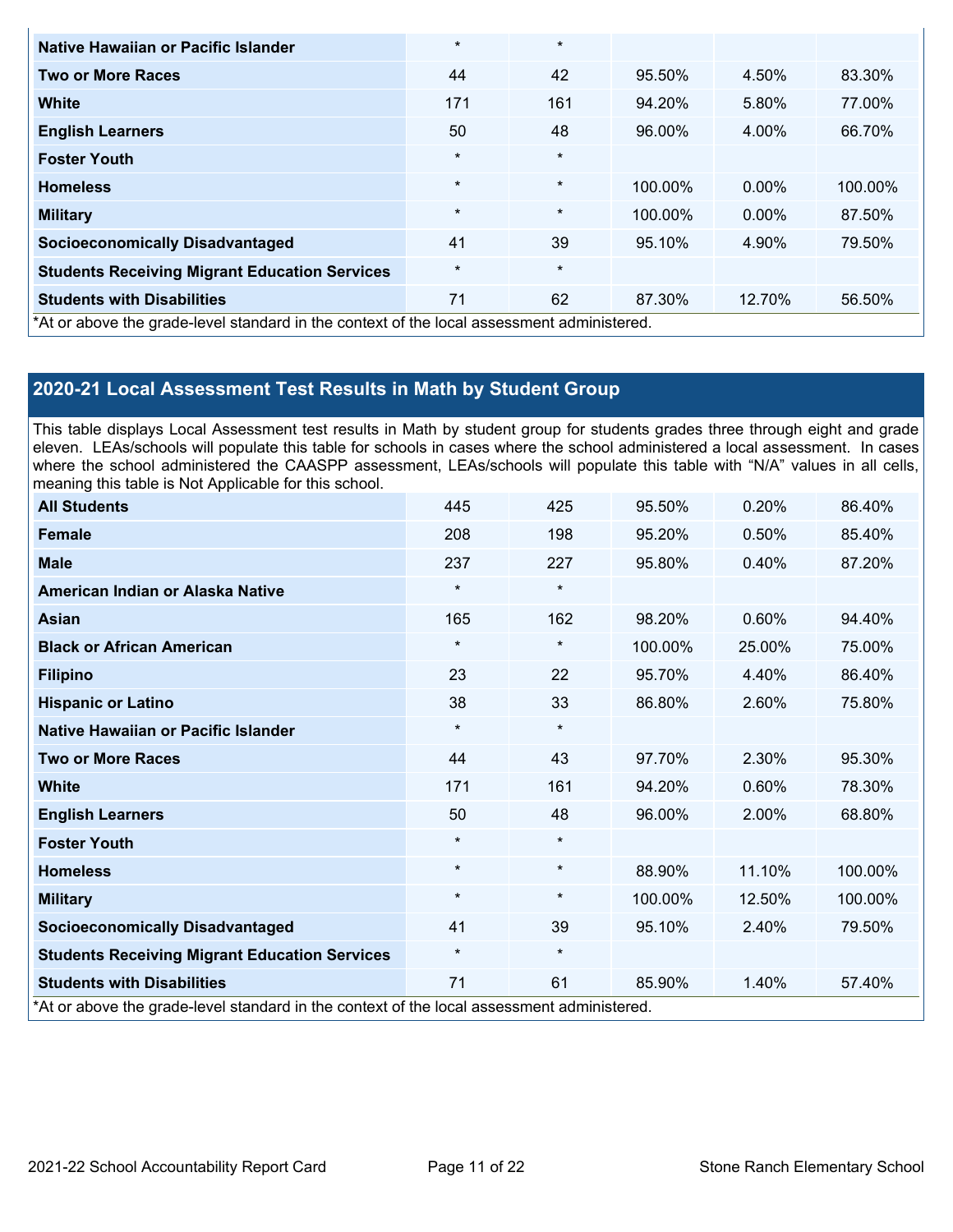### **CAASPP Test Results in Science for All Students**

This table displays the percentage of all students grades five, eight, and High School meeting or exceeding the State Standard.

The 2019-2020 data cells with N/A values indicate that the 2019-2020 data are not available due to the COVID-19 pandemic and resulting summative testing suspension. The Executive Order N-30-20 was issued which waived the assessment, accountability, and reporting requirements for the 2019-2020 school year.

For any 2020-2021 data cells with N/T values indicate that this school did not test students using the CAASPP Science.

| <b>Subject</b>                                  | <b>School</b> | School  | <b>District</b> | <b>District</b> | <b>State</b> | <b>State</b> |
|-------------------------------------------------|---------------|---------|-----------------|-----------------|--------------|--------------|
|                                                 | 2019-20       | 2020-21 | 2019-20         | 2020-21         | 2019-20      | 2020-21      |
| <b>Science</b><br>(grades 5, 8 and high school) | N/A           | ΝT      | N/A             | ΝT              | N/A          | 28.72        |

### **2020-21 CAASPP Test Results in Science by Student Group**

This table displays CAASPP test results in Science by student group for students grades five, eight, and High School. For any data cells with N/T values indicate that this school did not test students using the CAASPP Science.

| <b>Student Group</b>                                 | <b>Total</b><br><b>Enrollment</b> | <b>Number</b><br><b>Tested</b> | <b>Percent</b><br><b>Tested</b> | <b>Percent</b><br><b>Not Tested</b> | <b>Percent</b><br><b>Met or</b><br><b>Exceeded</b> |
|------------------------------------------------------|-----------------------------------|--------------------------------|---------------------------------|-------------------------------------|----------------------------------------------------|
| <b>All Students</b>                                  | 160                               | <b>NT</b>                      | <b>NT</b>                       | <b>NT</b>                           | <b>NT</b>                                          |
| Female                                               | 71                                | <b>NT</b>                      | <b>NT</b>                       |                                     |                                                    |
| <b>Male</b>                                          | 89                                | <b>NT</b>                      | <b>NT</b>                       |                                     |                                                    |
| American Indian or Alaska Native                     | $\Omega$                          | 0                              | $\mathbf{0}$                    | $\mathbf{0}$                        | $\mathbf 0$                                        |
| <b>Asian</b>                                         | 58                                | <b>NT</b>                      | <b>NT</b>                       | <b>NT</b>                           | <b>NT</b>                                          |
| <b>Black or African American</b>                     | 0                                 | $\boldsymbol{0}$               | $\mathbf{0}$                    | $\mathbf 0$                         | $\mathbf 0$                                        |
| <b>Filipino</b>                                      | --                                | <b>NT</b>                      | <b>NT</b>                       | <b>NT</b>                           | <b>NT</b>                                          |
| <b>Hispanic or Latino</b>                            | 11                                | <b>NT</b>                      | <b>NT</b>                       | <b>NT</b>                           | <b>NT</b>                                          |
| Native Hawaiian or Pacific Islander                  | $\overline{0}$                    | $\mathbf 0$                    | $\mathbf{0}$                    | $\mathbf 0$                         | $\mathbf 0$                                        |
| <b>Two or More Races</b>                             | 19                                | <b>NT</b>                      | <b>NT</b>                       | <b>NT</b>                           | <b>NT</b>                                          |
| <b>White</b>                                         | 62                                | <b>NT</b>                      | <b>NT</b>                       | <b>NT</b>                           | <b>NT</b>                                          |
| <b>English Learners</b>                              | --                                | <b>NT</b>                      | <b>NT</b>                       | <b>NT</b>                           | <b>NT</b>                                          |
| <b>Foster Youth</b>                                  | 0                                 | $\mathbf 0$                    | $\mathbf 0$                     | $\mathbf 0$                         | $\mathbf 0$                                        |
| <b>Homeless</b>                                      | $-$                               | <b>NT</b>                      | <b>NT</b>                       | <b>NT</b>                           | <b>NT</b>                                          |
| <b>Military</b>                                      | --                                | <b>NT</b>                      | <b>NT</b>                       | <b>NT</b>                           | <b>NT</b>                                          |
| <b>Socioeconomically Disadvantaged</b>               |                                   | <b>NT</b>                      | <b>NT</b>                       | <b>NT</b>                           | <b>NT</b>                                          |
| <b>Students Receiving Migrant Education Services</b> | $\Omega$                          | 0                              | $\Omega$                        | $\Omega$                            | $\mathbf 0$                                        |
| <b>Students with Disabilities</b>                    | 19                                | <b>NT</b>                      | <b>NT</b>                       | <b>NT</b>                           | <b>NT</b>                                          |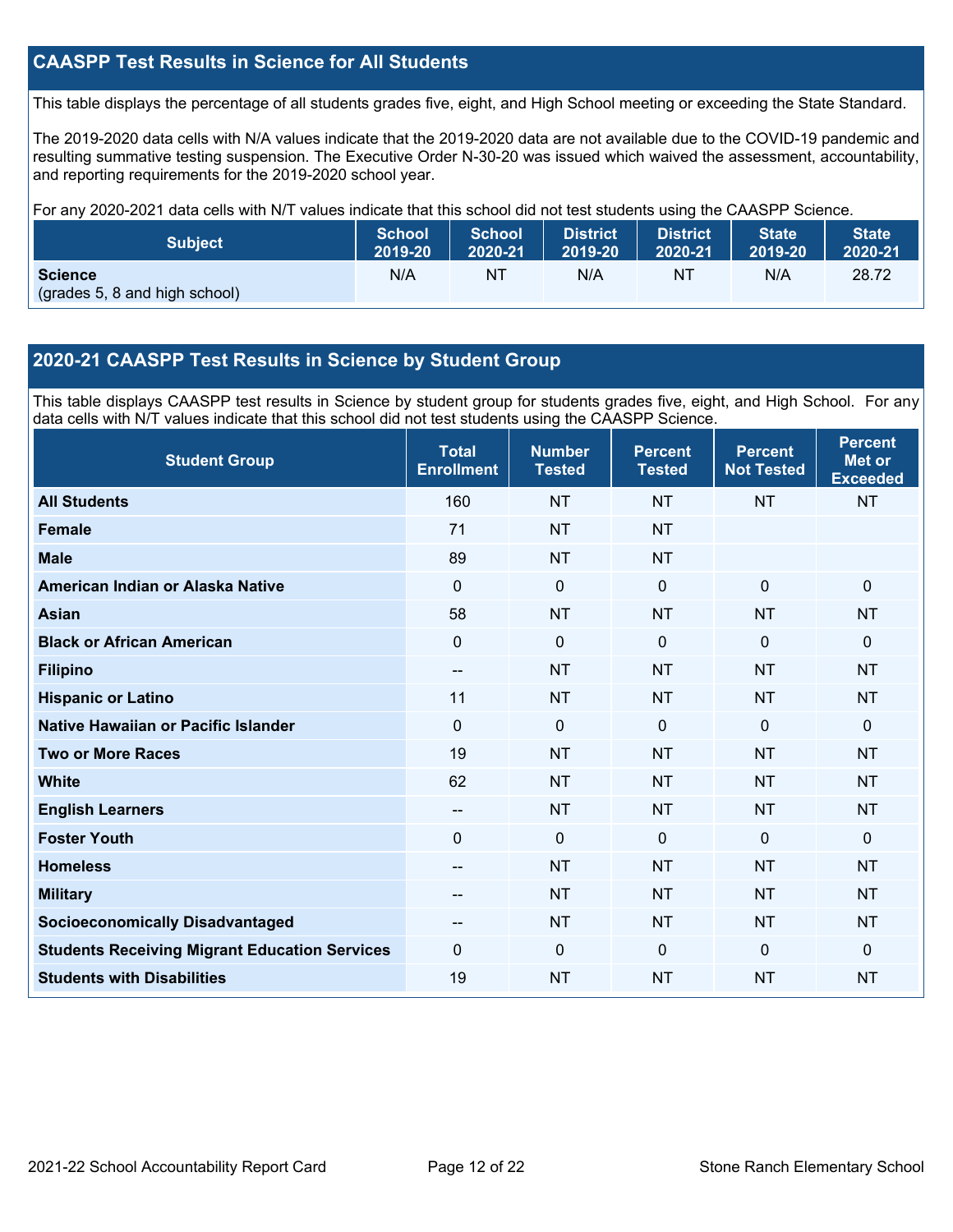## **B. Pupil Outcomes State Priority: Other Pupil Outcomes**

The SARC provides the following information relevant to the State priority: Other Pupil Outcomes (Priority 8): Pupil outcomes in the subject area of physical education.

### **2020-21 California Physical Fitness Test Results**

Due to the COVID-19 crisis, the Physical Fitness Test was suspended during the 2020-2021 school year and therefore no data are reported and each cell in this table is populated with "N/A."

| <b>Grade Level</b> | <b>Four of Six Fitness Standards</b> | Five of Six Fitness Standards   Six of Six Fitness Standards | Percentage of Students Meeting   Percentage of Students Meeting   Percentage of Students Meeting |
|--------------------|--------------------------------------|--------------------------------------------------------------|--------------------------------------------------------------------------------------------------|
| Grade 5            | N/A                                  | N/A                                                          | N/A                                                                                              |
| Grade 7            | N/A                                  | N/A                                                          | N/A                                                                                              |
| Grade 9            | N/A                                  | N/A                                                          | N/A                                                                                              |

## **C. Engagement State Priority: Parental Involvement**

The SARC provides the following information relevant to the State priority: Parental Involvement (Priority 3): Efforts the school district makes to seek parent input in making decisions regarding the school district and at each school site.

### **2021-22 Opportunities for Parental Involvement**

Stone Ranch supports "Parents as Partners" and recognizes the positive impact that parent participation has on student achievement. Our School Site Council consists of five parents and five Stone Ranch staff members, and meets to help determine the direction for our school and endorse our School Plan for Student Achievement each year. Our PTA meets monthly and is an integral part of our school's success. Focusing on the overall needs of every student, they support our learning community in a variety of ways. In addition to typical PTA activities such as helping in the workroom, classroom, and library, our PTA works in conjunction with our Stone Ranch Elementary School Foundation. The PTA also fundraises to support the purchase of instructional supplies, our Art Corps Program, Book Fair, Fun Run, and Fall "Round Up" Festival. The Foundation provides our school with funds for Instructional Aides for our TK/Kindergarten classrooms, PE Instructional Aides, Impact Teachers for both intervention/challenge groups and release time for teacher assessments.

Parents are a welcome part of our Stone Ranch Family and we celebrate their positive impact on our school community. We offer parent education seminars and encourage participation. These may include Kindergarten Readiness, Effective Communication, Positive Discipline, Managing Anxiety, Cyber Safety, and Parenting Skills. Additionally, we sponsor diverse programs which have been developed to enhance student achievement and character development at Stone Ranch including multiple opportunities for parent input and community support of the following programs:

- Art Corps
- Character Counts
- Fifth Grade Band Program
- Stone Ranch Running Club
- Student Council
- Stone Ranch Rockers Choral Program
- Science Field Day
- Debate Club
- Math Olympiad
- Science Field Day
- Preschool
- SHOK/OASIS (Adult Volunteer programs)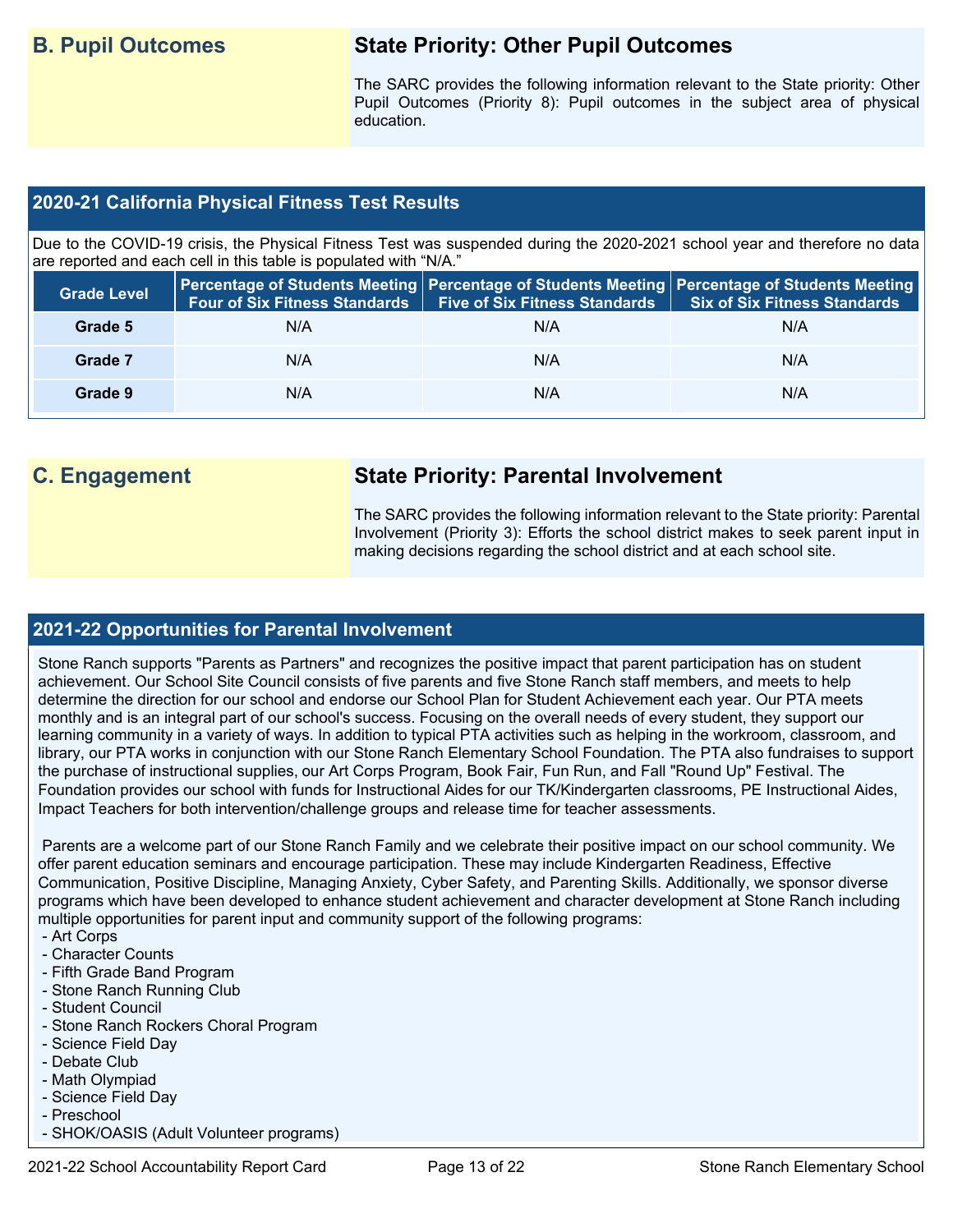- ELL and GATE programs
- Bi-Weekly Community Gathering
- Safety Patrol
- Oak Valley Middle School Volunteer tutors
- Annual Spell-a-thon and Spelling Bee
- Annual Science Fair
- Annual International Fair and Art Show

### **2020-21 Chronic Absenteeism by Student Group**

| <b>Student Group</b>                                 | <b>Cumulative</b><br><b>Enrollment</b> | <b>Chronic</b><br><b>Absenteeism</b><br><b>Eligible Enrollment</b> | <b>Chronic</b><br><b>Absenteeism</b><br><b>Count</b> | <b>Chronic</b><br><b>Absenteeism</b><br><b>Rate</b> |
|------------------------------------------------------|----------------------------------------|--------------------------------------------------------------------|------------------------------------------------------|-----------------------------------------------------|
| <b>All Students</b>                                  | 846                                    | 829                                                                | 11                                                   | 1.3                                                 |
| <b>Female</b>                                        | 403                                    | 397                                                                | $\overline{4}$                                       | 1.0                                                 |
| <b>Male</b>                                          | 443                                    | 432                                                                | 7                                                    | 1.6                                                 |
| American Indian or Alaska Native                     | $\Omega$                               | $\mathbf 0$                                                        | $\mathbf{0}$                                         | 0.0                                                 |
| <b>Asian</b>                                         | 332                                    | 329                                                                | $\mathbf{0}$                                         | 0.0                                                 |
| <b>Black or African American</b>                     | 7                                      | 6                                                                  | 1                                                    | 16.7                                                |
| <b>Filipino</b>                                      | 39                                     | 39                                                                 | $\mathbf{0}$                                         | 0.0                                                 |
| <b>Hispanic or Latino</b>                            | 73                                     | 70                                                                 | $\mathbf{1}$                                         | 1.4                                                 |
| Native Hawaiian or Pacific Islander                  | $\mathbf{0}$                           | $\overline{0}$                                                     | $\mathbf{0}$                                         | 0.0                                                 |
| <b>Two or More Races</b>                             | 107                                    | 105                                                                | 3                                                    | 2.9                                                 |
| <b>White</b>                                         | 288                                    | 280                                                                | $6\phantom{1}6$                                      | 2.1                                                 |
| <b>English Learners</b>                              | 123                                    | 121                                                                | 3                                                    | 2.5                                                 |
| <b>Foster Youth</b>                                  | $\Omega$                               | $\mathbf 0$                                                        | $\mathbf{0}$                                         | 0.0                                                 |
| <b>Homeless</b>                                      | 14                                     | 14                                                                 | $\mathbf{1}$                                         | 7.1                                                 |
| <b>Socioeconomically Disadvantaged</b>               | 81                                     | 79                                                                 | 5                                                    | 6.3                                                 |
| <b>Students Receiving Migrant Education Services</b> | $\Omega$                               | $\Omega$                                                           | $\Omega$                                             | 0.0                                                 |
| <b>Students with Disabilities</b>                    | 104                                    | 100                                                                | 6                                                    | 6.0                                                 |

## **C. Engagement State Priority: School Climate**

The SARC provides the following information relevant to the State priority: School Climate (Priority 6):

- Pupil suspension rates;
- Pupil expulsion rates; and
- Other local measures on the sense of safety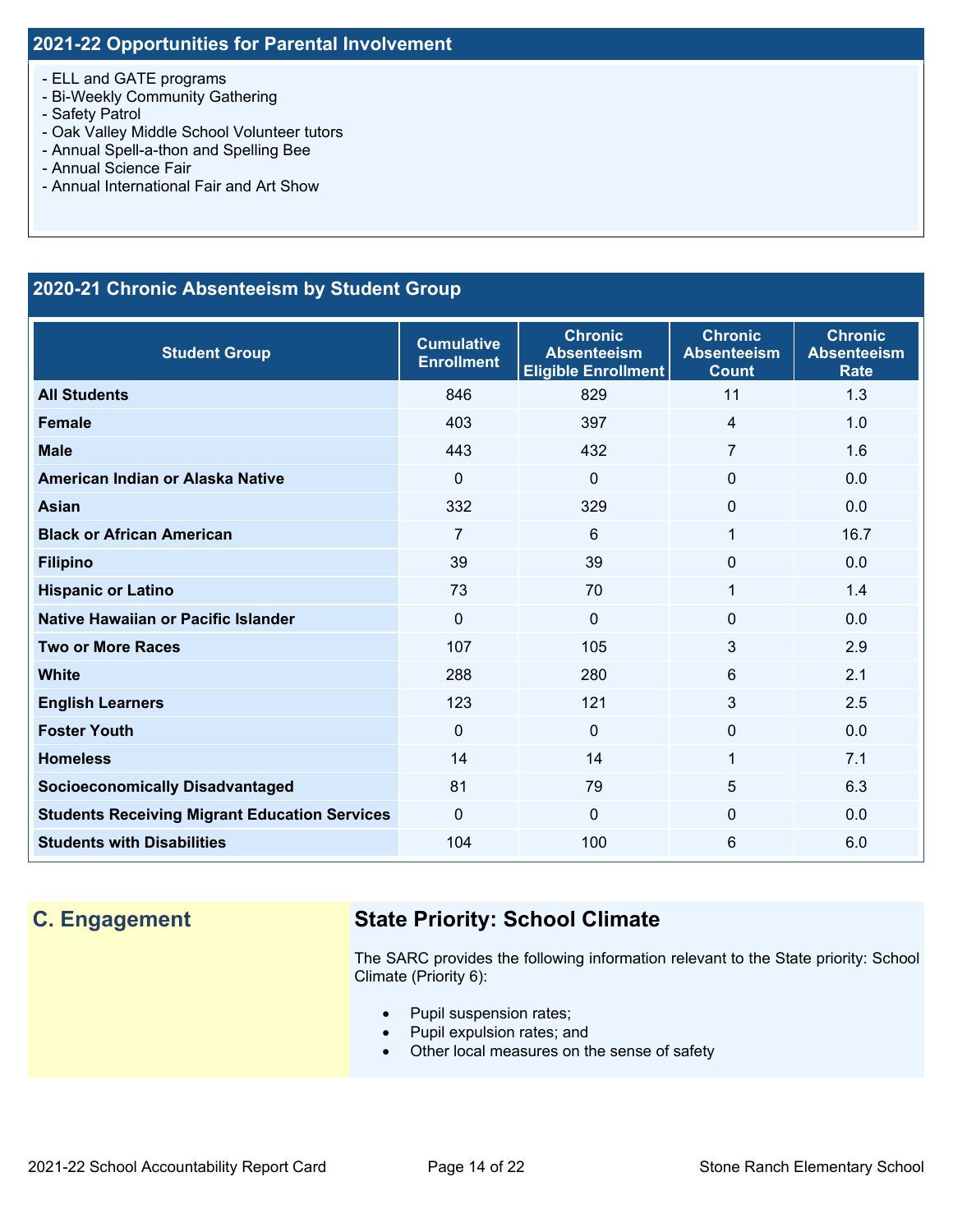### **Suspensions and Expulsions**

This table displays suspensions and expulsions data collected between July through June, each full school year respectively. Data collected during the 2020-21 school year may not be comparable to earlier years of this collection due to differences in learning mode instruction in response to the COVID-19 pandemic.

| <b>Subject</b>     | <b>School</b><br>2018-19 | <b>School</b><br>2020-21 | <b>District</b><br>2018-19 | District<br>2020-21 | <b>State</b><br>2018-19 | <b>State</b><br>2020-21 |
|--------------------|--------------------------|--------------------------|----------------------------|---------------------|-------------------------|-------------------------|
| <b>Suspensions</b> | 0.12                     | 0.00                     | 1.43                       | 0.18                | 3.47                    | 0.20                    |
| <b>Expulsions</b>  | 0.00                     | 0.00                     | 0.07                       | 0.00                | 0.08                    | 0.00                    |

This table displays suspensions and expulsions data collected between July through February, partial school year due to the COVID-19 pandemic. The 2019-2020 suspensions and expulsions rate data are not comparable to other year data because the 2019-2020 school year is a partial school year due to the COVID-19 crisis. As such, it would be inappropriate to make any comparisons in rates of suspensions and expulsions in the 2019-2020 school year compared to other school years.

| <b>Subject</b>     | <b>School</b><br>2019-20 | <b>District</b><br>2019-20 | <b>State</b><br>2019-20 |
|--------------------|--------------------------|----------------------------|-------------------------|
| <b>Suspensions</b> | 0.00                     | 1.02                       | 2.45                    |
| <b>Expulsions</b>  | 0.00                     | 0.05                       | 0.05                    |

### **2020-21 Suspensions and Expulsions by Student Group**

| <b>Student Group</b>                                 | <b>Suspensions Rate</b> | <b>Expulsions Rate</b> |
|------------------------------------------------------|-------------------------|------------------------|
| <b>All Students</b>                                  | 0.00                    | 0.00                   |
| <b>Female</b>                                        | 0.00                    | 0.00                   |
| <b>Male</b>                                          | 0.00                    | 0.00                   |
| American Indian or Alaska Native                     | 0.00                    | 0.00                   |
| Asian                                                | 0.00                    | 0.00                   |
| <b>Black or African American</b>                     | 0.00                    | 0.00                   |
| <b>Filipino</b>                                      | 0.00                    | 0.00                   |
| <b>Hispanic or Latino</b>                            | 0.00                    | 0.00                   |
| Native Hawaiian or Pacific Islander                  | 0.00                    | 0.00                   |
| <b>Two or More Races</b>                             | 0.00                    | 0.00                   |
| <b>White</b>                                         | 0.00                    | 0.00                   |
| <b>English Learners</b>                              | 0.00                    | 0.00                   |
| <b>Foster Youth</b>                                  | 0.00                    | 0.00                   |
| <b>Homeless</b>                                      | 0.00                    | 0.00                   |
| <b>Socioeconomically Disadvantaged</b>               |                         |                        |
| <b>Students Receiving Migrant Education Services</b> | 0.00                    | 0.00                   |
| <b>Students with Disabilities</b>                    |                         |                        |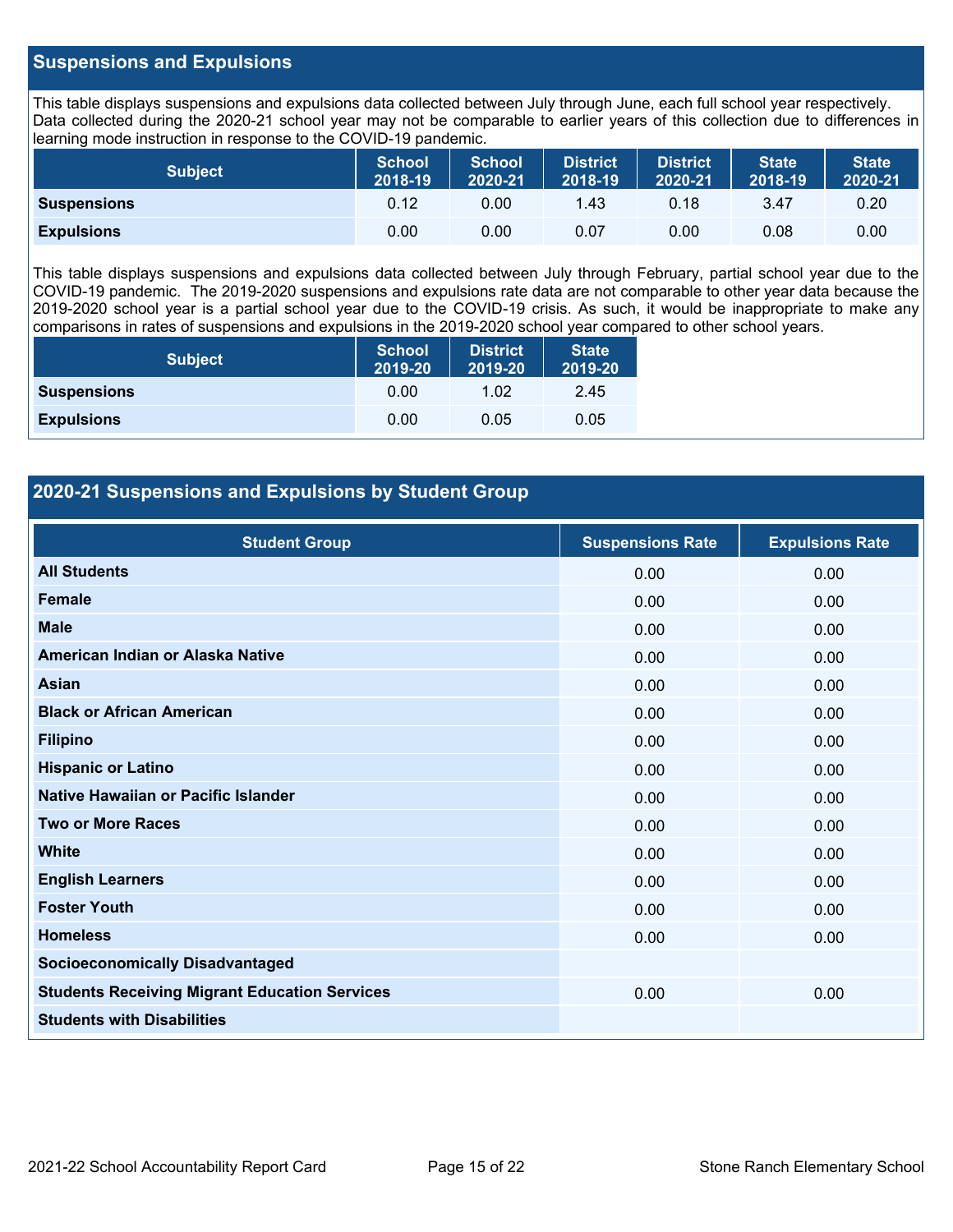### **2021-22 School Safety Plan**

Stone Ranch places a strong emphasis on the safety of students and staff. Our emergency plan is reviewed by our Safety Committee/Site Council composed of teachers, parents, and staff to ensure that they reflect the latest research and best safety practices. Annual training on procedures and drills for intruders, fire, bus evacuation, and earthquakes are held at a variety of times and differing circumstances to help ensure that everyone on campus knows what to do in any emergency situation. Maintenance, grounds, and custodial staff work with a scheduled prevention program to ensure that our campus is free of hazards and all equipment functions properly. We closely review our procedures and continue to fine tune our plan each school year to keep everyone safe.

Our 2021-2022 Site Safety Plan goals included a continued focus on education to combat bullying and teaching conflict resolution strategies to our students as well as implementation of closed campus safety procedures. These goals are supported through teacher lessons, administrator assemblies with students, and a variety of additional assemblies and events throughout the school year. We promote "bucketfilling" and the positive use of kind words and actions filling the buckets of others. We also celebrate Character Counts and Red Ribbon Week each year focusing attention on healthy life choices.

### **D. Other SARC Information Information Required in the SARC**

The information in this section is required to be in the SARC but is not included in the state priorities for LCFF.

### **2018-19 Elementary Average Class Size and Class Size Distribution**

This table displays the 2018-19 average class size and class size distribution. The columns titled "Number of Classes" indicates how many classes fall into each size category (a range of total students per class). The "Other" category is for multigrade level classes.

| <b>Grade Level</b> | <b>Average</b><br><b>Class Size</b> | 1-20 Students | Number of Classes with   Number of Classes with   Number of Classes with<br>21-32 Students | 33+ Students |
|--------------------|-------------------------------------|---------------|--------------------------------------------------------------------------------------------|--------------|
| K                  | 23                                  |               | 5                                                                                          |              |
|                    | 21                                  |               | 3                                                                                          |              |
|                    | 26                                  |               | 5                                                                                          |              |
|                    | 26                                  |               | 6                                                                                          |              |
|                    | 31                                  |               |                                                                                            |              |
|                    | 50                                  |               | 5                                                                                          |              |
|                    |                                     |               |                                                                                            |              |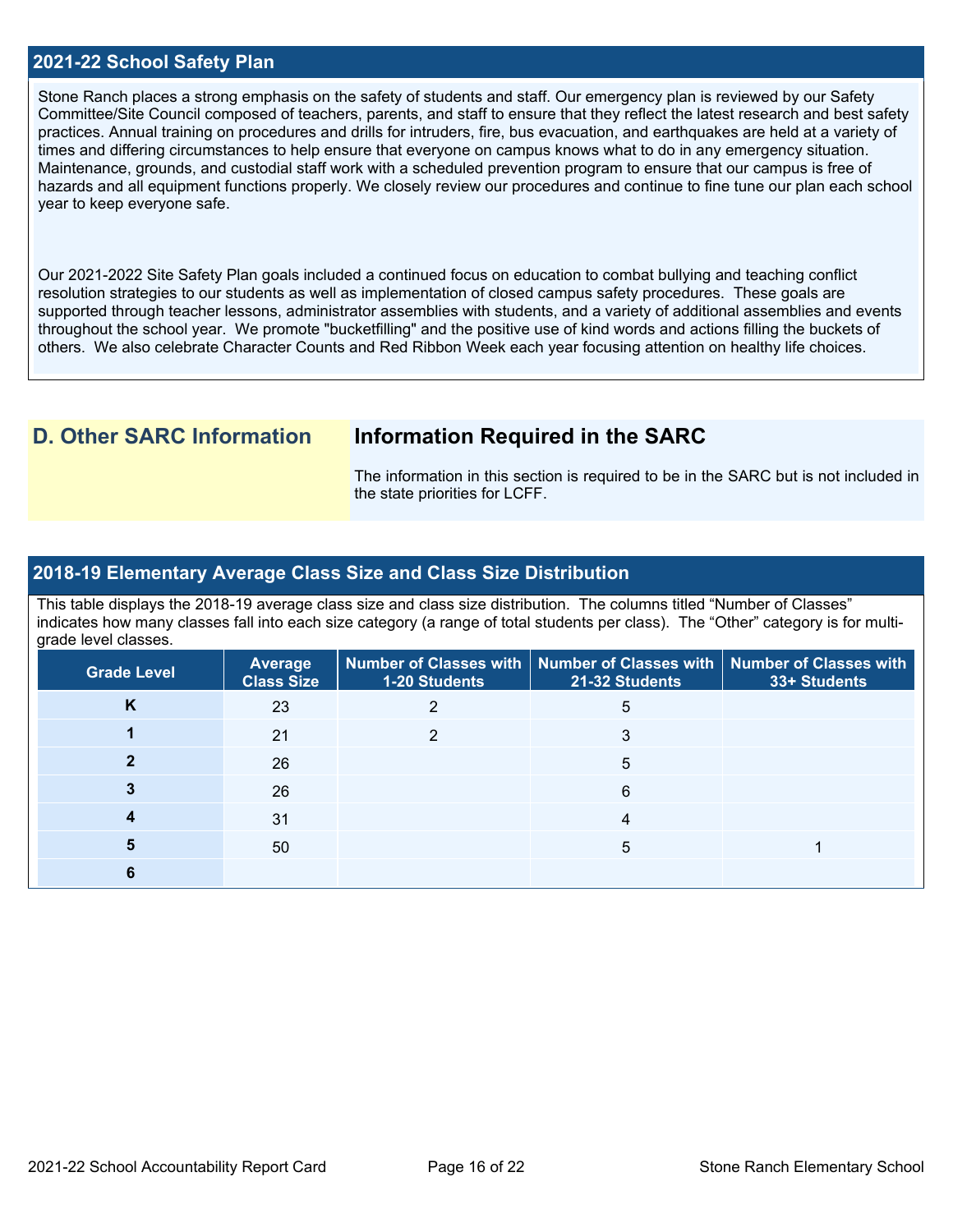### **2019-20 Elementary Average Class Size and Class Size Distribution**

This table displays the 2019-20 average class size and class size distribution. The columns titled "Number of Classes" indicates how many classes fall into each size category (a range of total students per class). The "Other" category is for multi-grade level classes.

| <b>Grade Level</b> | <b>Average</b><br><b>Class Size</b> | 1-20 Students | Number of Classes with   Number of Classes with  <br>21-32 Students | <b>Number of Classes with</b><br>33+ Students |
|--------------------|-------------------------------------|---------------|---------------------------------------------------------------------|-----------------------------------------------|
| K                  | 25                                  |               | 6                                                                   |                                               |
|                    | 26                                  |               | 5                                                                   |                                               |
|                    | 24                                  |               | 5                                                                   |                                               |
|                    | 26                                  |               | 6                                                                   |                                               |
|                    | 30                                  |               | 5                                                                   |                                               |
| 5                  | 56                                  |               |                                                                     |                                               |
| 6                  |                                     |               |                                                                     |                                               |
| <b>Other</b>       | 17                                  |               |                                                                     |                                               |

### **2020-21 Elementary Average Class Size and Class Size Distribution**

This table displays the 2020-21 average class size and class size distribution. The columns titled "Number of Classes" indicates how many classes fall into each size category (a range of total students per class). The "Other" category is for multi-grade level classes.

| <b>Grade Level</b> | <b>Average</b><br><b>Class Size</b> | 1-20 Students | Number of Classes with   Number of Classes with   Number of Classes with<br>21-32 Students | 33+ Students |
|--------------------|-------------------------------------|---------------|--------------------------------------------------------------------------------------------|--------------|
| K                  | 21                                  | 3             | 3                                                                                          |              |
|                    | 23                                  |               | 4                                                                                          |              |
|                    | 19                                  |               | 6                                                                                          |              |
|                    | 24                                  |               | 5                                                                                          |              |
|                    | 29                                  |               | 3                                                                                          |              |
| J)                 | 46                                  |               |                                                                                            |              |
| 6                  |                                     |               |                                                                                            |              |
| <b>Other</b>       | 29                                  |               |                                                                                            |              |

### **2020-21 Ratio of Pupils to Academic Counselor**

This table displays the ratio of pupils to Academic Counselor. One full time equivalent (FTE) equals one staff member working full time; one FTE could also represent two staff members who each work 50 percent of full time.

| <b>Title</b>                        | <b>Ratio</b> |
|-------------------------------------|--------------|
| <b>Pupils to Academic Counselor</b> | 2680         |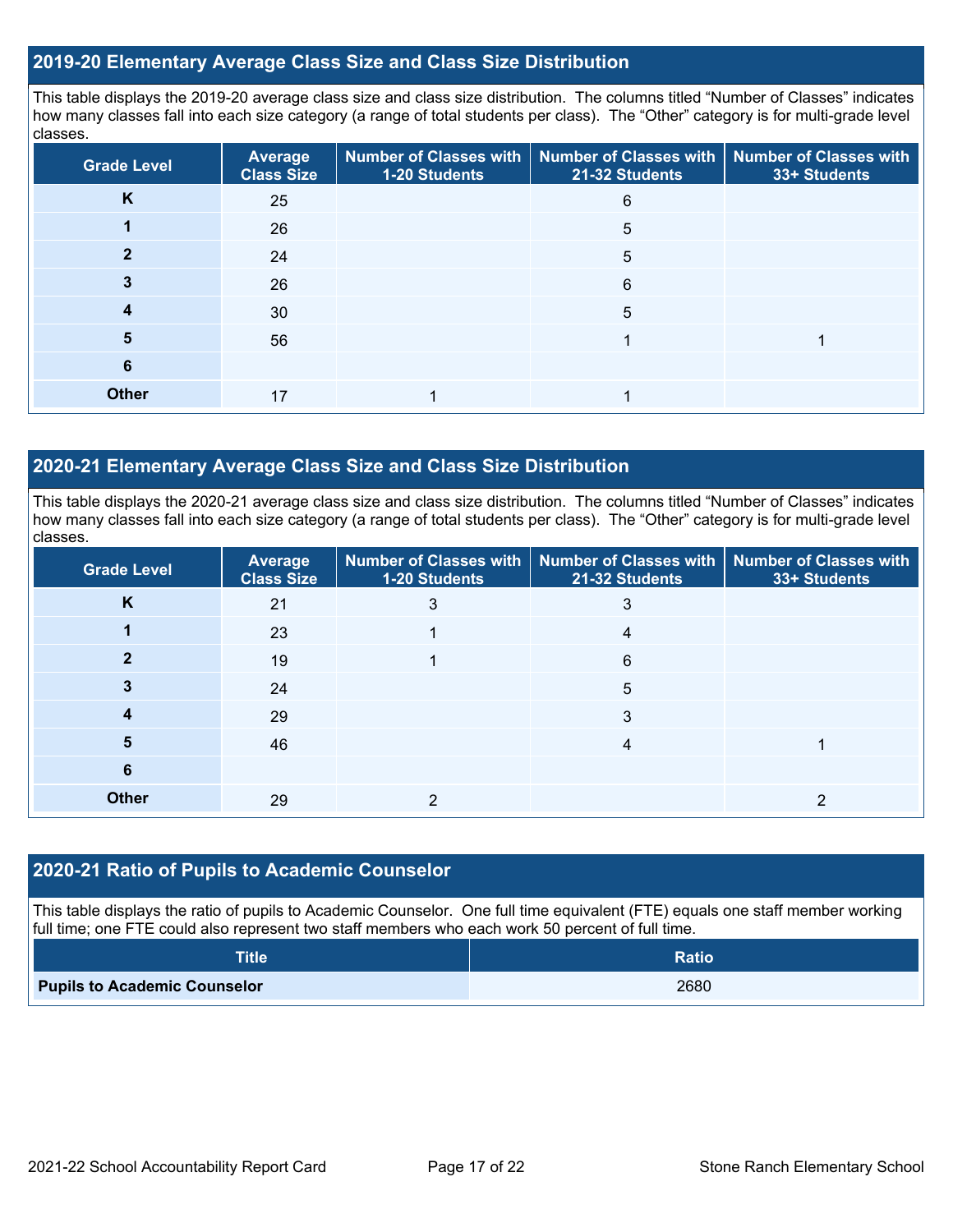### **2020-21 Student Support Services Staff**

This table displays the number of FTE support staff assigned to this school. One full time equivalent (FTE) equals one staff member working full time; one FTE could also represent two staff members who each work 50 percent of full time.

| <b>Title</b>                                                         | <b>Number of FTE Assigned to School</b> |
|----------------------------------------------------------------------|-----------------------------------------|
| <b>Counselor (Academic, Social/Behavioral or Career Development)</b> | 0.3                                     |
| Library Media Teacher (Librarian)                                    | $\mathbf{0}$                            |
| <b>Library Media Services Staff (Paraprofessional)</b>               | $\mathbf{0}$                            |
| <b>Psychologist</b>                                                  | 0.5                                     |
| <b>Social Worker</b>                                                 | $\mathbf{0}$                            |
| <b>Speech/Language/Hearing Specialist</b>                            | $\Omega$                                |
| <b>Resource Specialist (non-teaching)</b>                            | $\mathbf{0}$                            |
| <b>Other</b>                                                         | 2.5                                     |

### **2019-20 Expenditures Per Pupil and School Site Teacher Salaries**

This table displays the 2019-20 expenditures per pupil and average teach salary for this school. Cells with N/A values do not require data.

| <b>Level</b>                                         | <b>Total</b><br><b>Expenditures</b><br><b>Per Pupil</b> | <b>Expenditures</b><br><b>Per Pupil</b><br>(Restricted) | <b>Expenditures</b><br><b>Per Pupil</b><br>(Unrestricted) | Average<br><b>Teacher</b><br><b>Salary</b> |
|------------------------------------------------------|---------------------------------------------------------|---------------------------------------------------------|-----------------------------------------------------------|--------------------------------------------|
| <b>School Site</b>                                   | 7,910.03                                                | 1,188.78                                                | 6,721.25                                                  | 89215.69                                   |
| <b>District</b>                                      | N/A                                                     | N/A                                                     | 7.997.43                                                  | \$84,123                                   |
| <b>Percent Difference - School Site and District</b> | N/A                                                     | N/A                                                     | $-17.3$                                                   | 5.9                                        |
| <b>State</b>                                         |                                                         |                                                         | \$8,444                                                   | \$84,665                                   |
| <b>Percent Difference - School Site and State</b>    | N/A                                                     | N/A                                                     | $-22.7$                                                   | 5.2                                        |

### **2020-21 Types of Services Funded**

The district's general fund includes monies for:

- 1. General operations—salaries, benefits, services, materials, and support to the general education
- 2. Special education—programs offering appropriate, individualized education to students with special needs
- 3. Supplemental grants used to increase or improve services to unduplicated pupils
- 4. Special projects/grants
- 5. Transportation
- 6. Facilities, Maintenance and operations
- 7. Expanded learning instruction and support to mitigate learning loss related to COVID-19
- 8. District administration

Each school in the district receives an instructional budget based on enrollment, programs, and on formulas set by the Board of Education policy, state law, agreements with employee bargaining units, and guidelines of outside funding agencies.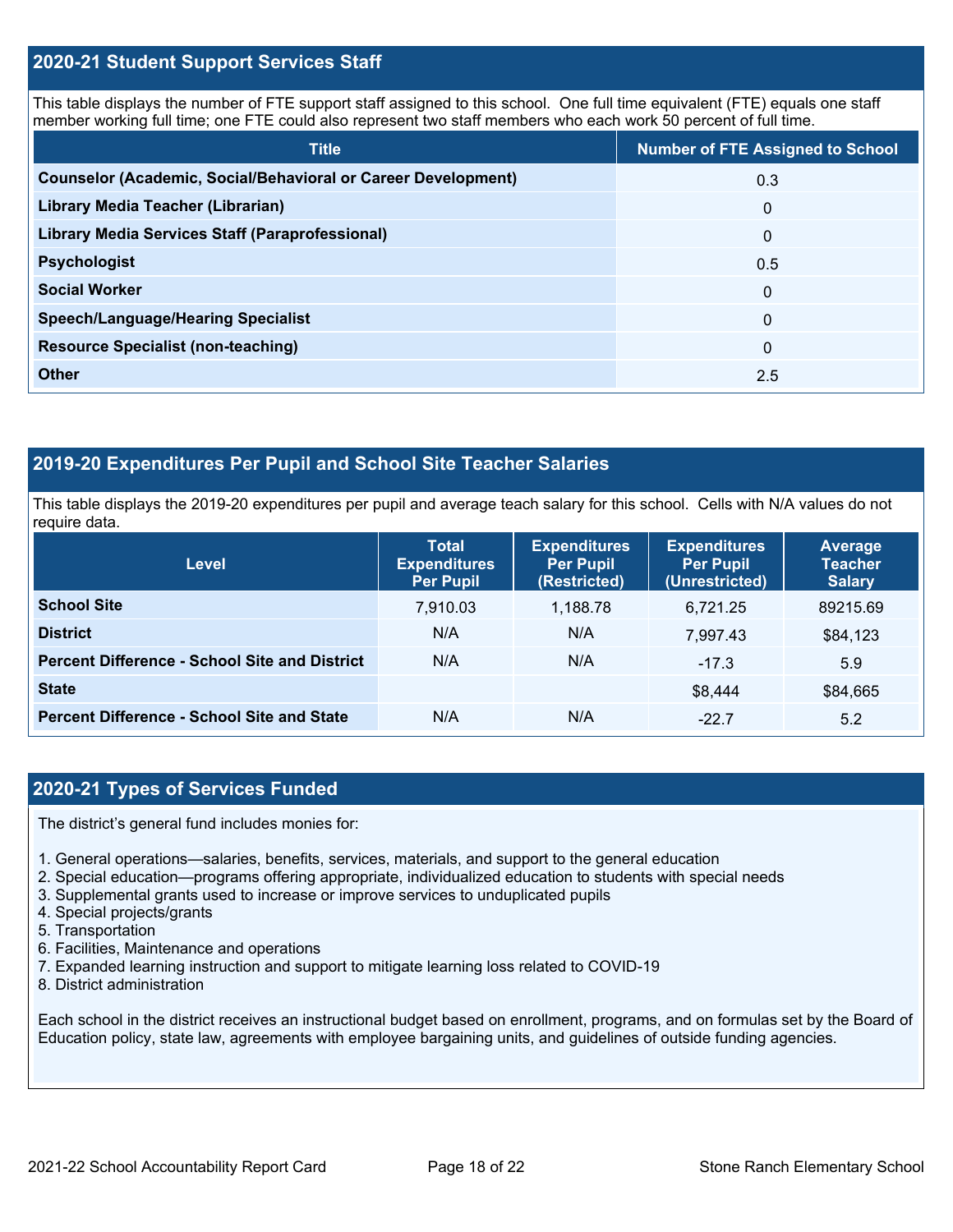### **2019-20 Teacher and Administrative Salaries**

This table displays the 2019-20 Teacher and Administrative salaries. For detailed information on salaries, see the CDE Certification Salaries & Benefits web page at [http://www.cde.ca.gov/ds/fd/cs/.](http://www.cde.ca.gov/ds/fd/cs/)

| Category                                             | <b>District</b><br><b>Amount</b> | <b>State Average</b><br>for Districts<br>in Same Category |
|------------------------------------------------------|----------------------------------|-----------------------------------------------------------|
| <b>Beginning Teacher Salary</b>                      | \$49,682                         | \$50,897                                                  |
| <b>Mid-Range Teacher Salary</b>                      | \$78,590                         | \$78,461                                                  |
| <b>Highest Teacher Salary</b>                        | \$107,628                        | \$104,322                                                 |
| <b>Average Principal Salary (Elementary)</b>         | \$140,850                        | \$131,863                                                 |
| <b>Average Principal Salary (Middle)</b>             | \$147,568                        | \$137,086                                                 |
| <b>Average Principal Salary (High)</b>               | \$160,950                        | \$151,143                                                 |
| <b>Superintendent Salary</b>                         | \$305,509                        | \$297,037                                                 |
| <b>Percent of Budget for Teacher Salaries</b>        | 35%                              | 32%                                                       |
| <b>Percent of Budget for Administrative Salaries</b> | 4%                               | 5%                                                        |

### **Professional Development**

Professional development in 2020-2021 included continued training for K-2 in English Language Arts, training for 3-5 with newly adopted English Language Arts curriculum, continued RtI expansion of interventions, TK-5 focus on implementation of the CA Science Standards, and PLTW (Project Lead the Way) training for interested staff. Professional development in 2020- 2021 included a focus on depth of knowledge questioning in all curricular areas with a renewed focus on best Mathematics instruction. The 2020-2021 school year focus is on exploring best uses of technology for teaching/learning, effective virtual teaching, and racial equity.

Each year all teaching staff is also afforded the opportunity to participate in self selected district or site sponsored professional development through the TLC program (Teaching Learning Cooperative). These workshops are presented in a semester or year-long series and support a wide variety of professional development. These TLCs include the use of effective instructional strategies, implementing the use of computer technology in teaching and learning, critical reading, writing and mathematics strategies, effective use of assessments, positive discipline in-services, and multicultural training. Stone Ranch teachers have previously participated in site-based TLCs focusing on Growth Mindset, Project Lead the Way, Benchmark Primary extended implementation/use of assessments, and Social Emotional Learning. In 2020-2021 our site worked collaboratively to create improved and expanded Positive Behavioral Supports (PBIS) for all students.

Our teachers and administrators are actively involved in professional development activities at the school, district, state, and national level. The Poway Professional Assistance Program (PPAP) provides intensive support for new teachers. Stone Ranch administration and staff expanded our knowledge and full implementation of the new Teacher Professional Learning and Effectiveness System (TPLES) focusing on professional learning using multiple measures to define effectiveness. All staff participating in TPLES received targeted training in all elements as they become eligible in the evaluation cycle.

| <b>Subiect</b>                                                                  | 2019-20   2020-21   2021-22 |  |
|---------------------------------------------------------------------------------|-----------------------------|--|
| Number of school days dedicated to Staff Development and Continuous Improvement |                             |  |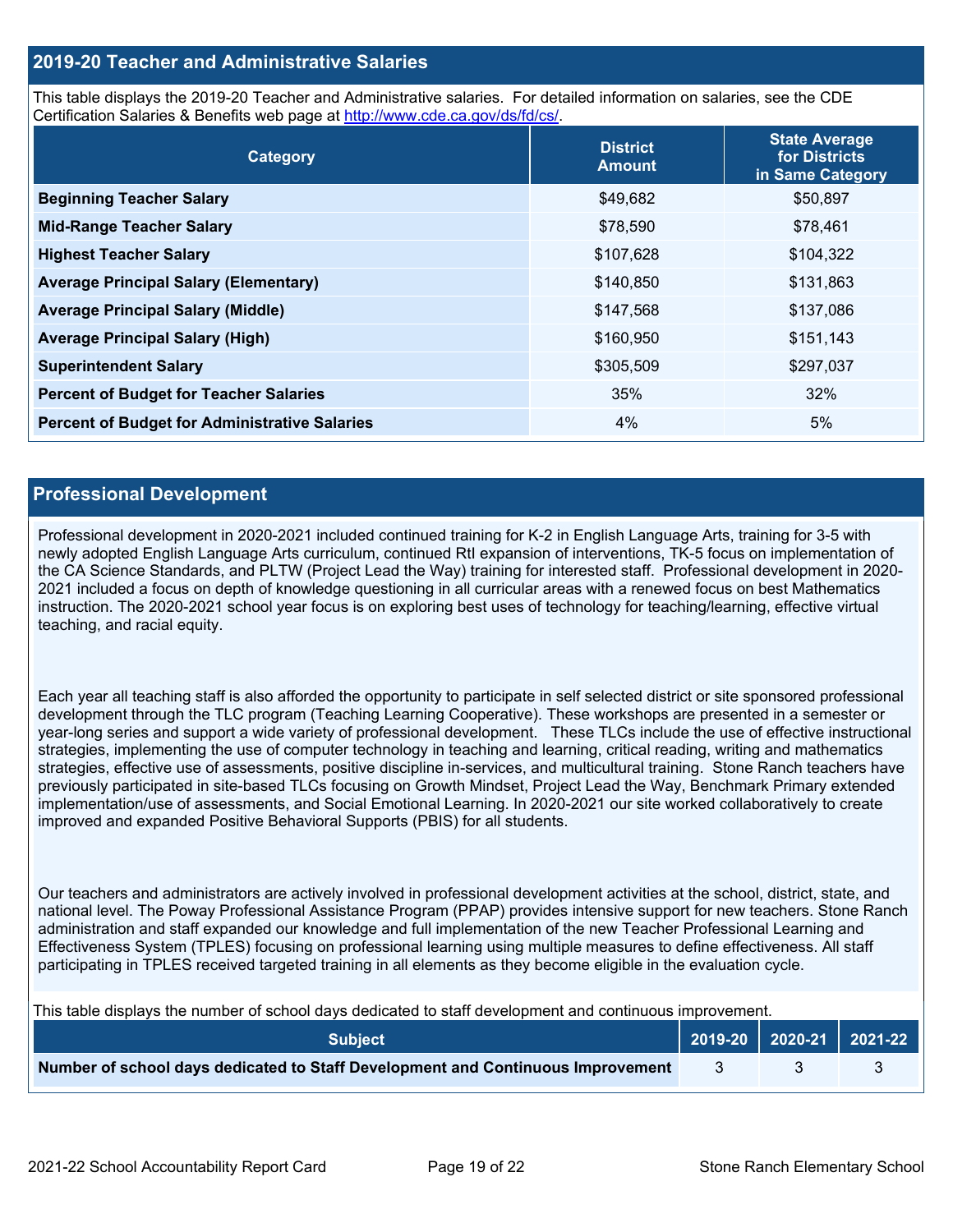# **Poway Unified**

## **2020-21 Local Accountability Report Card (LARC) Addendum**

## **Local Accountability Report Card (LARC) Addendum**

**2020-21 Local Accountability Report Card (LARC) Addendum Overview**



On July 14, 2021, the California State Board of Education (SBE) determined that the California Department of Education (CDE) will use the SARC as the mechanism to conduct a one-time data collection of the LEA-level aggregate test results of all school's local assessments administered during the 2020–2021 school year in order to meet the federal Every Students Succeeds Act (ESSA) reporting requirement for the Local Educational Agency Accountability Report Cards (LARCs).

Each local educational agency (LEA) is responsible for preparing and posting their annual LARC in accordance with the federal ESSA. As a courtesy, the CDE prepares and posts the LARCs on behalf of all LEAs.

Only for the 2020–2021 school year and the 2020–2021 LARCs, LEAs are required to report their aggregate local assessments test results at the LEA-level to the CDE by populating the tables below via the SARC. These data will be used to meet the LEAs' federal requirement for their LARCs. Note that it is the responsibility of the school and LEA to ensure that all student privacy and suppression rules are in place when reporting data in Tables 3 and 4 in the Addendum, as applicable.

The tables below are not part of the SBE approved 2020–2021 SARC template but rather are the mechanism by which these required data will be collected from LEAs.

For purposes of the LARC and the following tables, an LEA is defined as a school district, a county office of education, or a direct funded charter school.

| <b>2021-22 District Contact Information</b> |                          |  |  |  |
|---------------------------------------------|--------------------------|--|--|--|
| <b>District Name</b>                        | Poway Unified            |  |  |  |
| <b>Phone Number</b>                         | 858-521-2800             |  |  |  |
| Superintendent                              | Marian Kim-Phelps, Ed.D. |  |  |  |
| <b>Email Address</b>                        | cdonnelly@powayusd.com   |  |  |  |
| <b>District Website Address</b>             | www.powayusd.com         |  |  |  |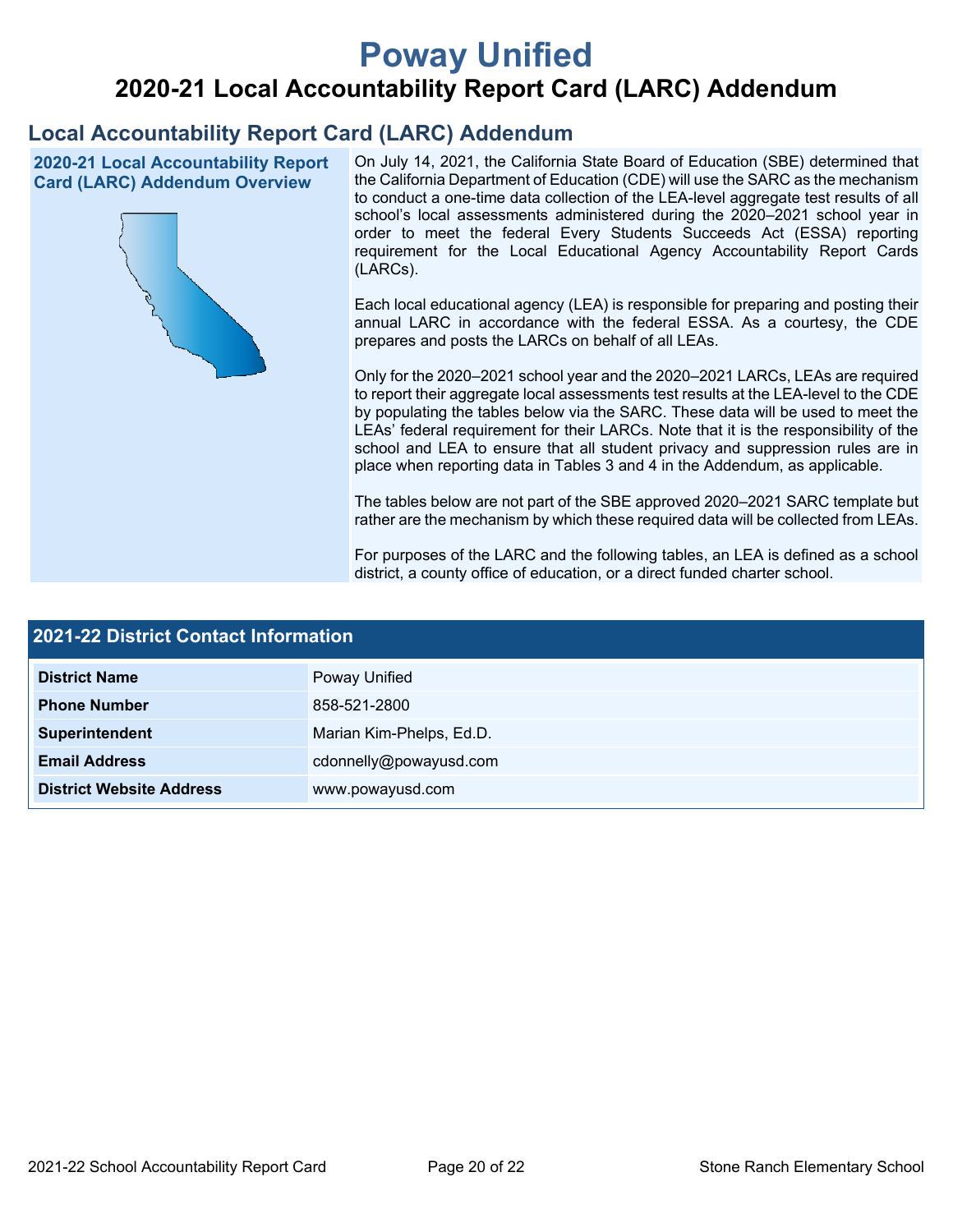### **2020-21 CAASPP Test Results in ELA by Student Group**

This table displays CAASPP test results in ELA by student group for students grades three through eight and grade eleven taking and completing a state-administered assessment. The CDE will populate this table for schools in cases where the school administered the CAASPP assessment. In cases where the school administered a local assessment instead of CAASPP, the CDE will populate this table with "NT" values, meaning this school did not test students using the CAASPP. See the local assessment(s) table for more information.

| <b>CAASPP</b><br><b>Student Groups</b>               | <b>CAASPP</b><br><b>Total</b><br><b>Enrollment</b> | <b>CAASPP</b><br><b>Number</b><br><b>Tested</b> | <b>CAASPP</b><br><b>Percent</b><br><b>Tested</b> | <b>CAASPP</b><br><b>Percent</b><br><b>Not Tested</b> | <b>CAASPP</b><br><b>Percent</b><br><b>Met or</b><br><b>Exceeded</b> |
|------------------------------------------------------|----------------------------------------------------|-------------------------------------------------|--------------------------------------------------|------------------------------------------------------|---------------------------------------------------------------------|
| <b>All Students</b>                                  | 18814                                              | 8                                               | 0.04                                             | 99.96                                                | $\sim$                                                              |
| <b>Female</b>                                        | 9036                                               | $\overline{2}$                                  | 0.02                                             | 99.98                                                | --                                                                  |
| <b>Male</b>                                          | 9760                                               | 6                                               | 0.06                                             | 99.94                                                | --                                                                  |
| American Indian or Alaska Native                     | 21                                                 | 0                                               | $\qquad \qquad \blacksquare$                     | 100.00                                               | --                                                                  |
| <b>Asian</b>                                         | 4246                                               | $\overline{2}$                                  | 0.05                                             | 99.95                                                | --                                                                  |
| <b>Black or African American</b>                     | 341                                                | 1                                               | 0.29                                             | 99.71                                                | --                                                                  |
| <b>Filipino</b>                                      | 910                                                | $\pmb{0}$                                       | 0.00                                             | 100.00                                               | --                                                                  |
| <b>Hispanic or Latino</b>                            | 3249                                               | 1                                               | 0.03                                             | 99.97                                                | --                                                                  |
| Native Hawaiian or Pacific Islander                  | 40                                                 | $\mathbf 0$                                     | 0.00                                             | 100.00                                               | --                                                                  |
| <b>Two or More Races</b>                             | 2363                                               | 2                                               | 0.08                                             | 99.92                                                |                                                                     |
| <b>White</b>                                         | 7644                                               | $\overline{2}$                                  | 0.03                                             | 99.97                                                | $- -$                                                               |
| <b>English Learners</b>                              | 1258                                               | $\mathbf{1}$                                    | 0.08                                             | 99.92                                                |                                                                     |
| <b>Foster Youth</b>                                  | --                                                 | $\qquad \qquad -$                               | $\qquad \qquad \blacksquare$                     | --                                                   | --                                                                  |
| <b>Homeless</b>                                      | 840                                                | $\mathbf 0$                                     | 0.00                                             | 100.00                                               | --                                                                  |
| <b>Military</b>                                      | 532                                                | $\mathbf 0$                                     | 0.00                                             | 100.00                                               | --                                                                  |
| <b>Socioeconomically Disadvantaged</b>               | 2983                                               | $\mathbf{1}$                                    | 0.03                                             | 99.97                                                | $\overline{\phantom{m}}$                                            |
| <b>Students Receiving Migrant Education Services</b> |                                                    | --                                              |                                                  |                                                      | --                                                                  |
| <b>Students with Disabilities</b>                    | 2713                                               | 8                                               | 0.29                                             | 99.71                                                | --                                                                  |